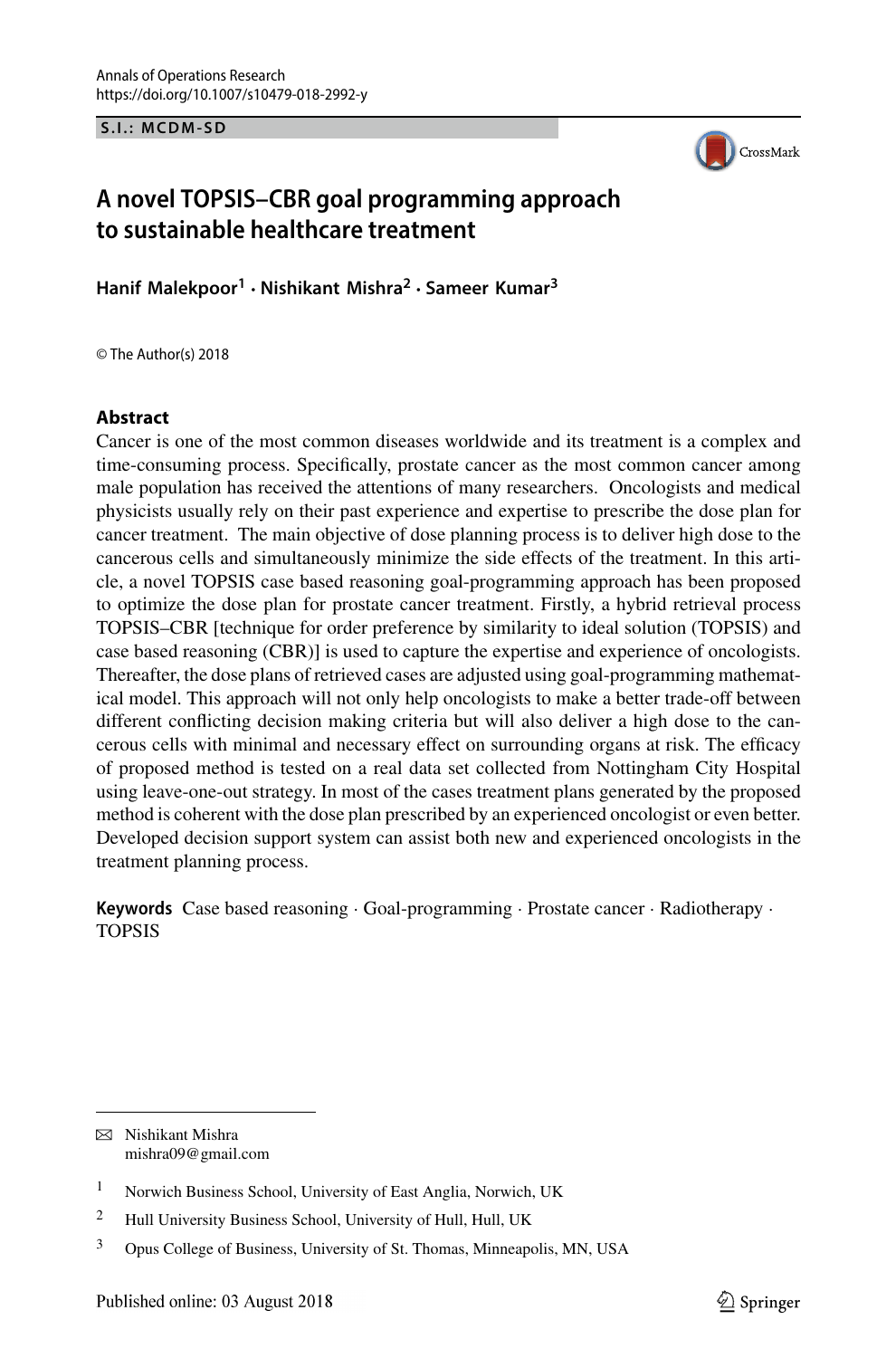### **1 Introduction**

Cancer is a disease where cells in a particular segment of the body proliferate abnormally. Usually, cancer begins in one part of the body and spread to other parts and affects the functionality of host and surrounding healthy organs. This process is known as metastasis. Prostate cancer is the most common cancer in the male population (Cancer Research UK, [http://www.cancerresearchuk.org\)](http://www.cancerresearchuk.org). In 2011, about 42,000 of cases of prostate cancer were reported in UK and there were about 11,000 deaths caused by the same in 2012. In order to prevent abnormal growth of cancerous cells, radiotherapy treatment is generally prescribed in combination with other treatments. In radiotherapy treatment X-rays or gamma rays are used to kill the cancerous cells. Radiation used in the treatment not only kills the cancerous cells but also affects the surrounding normal organs. Prostate is a tiny and delicate gland located at the base of bladder and surrounded by the urethra and rectum. Rectum is very sensitive and usually taken care of by the oncologist during treatment process. Radiotherapy planning is a complex and time-consuming process. Oncologists and medical physicists use different software to determine suitable combination of different planning parameters such as number of wedges and its configuration, number of beams, beam weight and angle between the beams and dose in different phases of treatment, etc. In real life, oncologists in cooperation with medical physicists perform several experiments through trial and error method to find suitable values of above-mentioned parameters essential for the treatment. In this article, we have focused on addressing the issues related to dose planning in radiotherapy treatment.

Appropriate dose planning has been recognized as a crucial part of cancer treatment and in past several methods has been developed to address this problem. Romeijn et al. [\(2006\)](#page-22-0) proposed a linear programming approach to radiotherapy dose planning problem. The main constraints of the developed model were hard bounds on the dose limits for normal and cancerous cells. In this approach, various dose-planning parameters were fixed before the optimization, which is not an easy task. Their exact values may vary from patient to patient. In addition to that, this method could generate only one treatment plan at a time. It forces the planner to launch a succession of experiments if multiple plans or compromises are desired. Fiege et al. [\(2011\)](#page-21-0) proposed a multi-objective algorithm to optimize Intensity-Modulated Radiation Therapy (IMRT) using Genetic Algorithm. In this approach the Pareto for optimum solutions is built using multi-objective Genetic Algorithm (GA). However, deciding which treatment option in the Pareto frontier is the most appropriate is tedious and a complex task.

In order to deal with a new problem, the past solutions that were developed to solve the similar problem are good indicator to remind us what solutions were successful and which of them failed. Furthermore these past experiences could teach us about the factors essential to success and also causing failure. Case-based reasoning is a general paradigm for reasoning from experience. It uses a memory model for representing, indexing, and organizing past cases and a process model for retrieving and modifying old cases and assimilating new ones (Slade [1991;](#page-22-1) Yin et al. [2015\)](#page-22-2). Case-based reasoning, a knowledge-based system is a problem-solving approach that relies on past similar cases to find out solutions to new problem (Kolodner [1993;](#page-21-1) Ayeldeen et al. [2015;](#page-20-0) Begum et al. [2011\)](#page-20-1). CBR has proven to be especially applicable to problem solving and decision support in the health sciences. Application of CBR to analyze and integrate case histories and abundant anecdotal evidence on individual patients' treatment by different doctors can lead to more reliable accounts and treatments (Bichindaritz and Marling [2006\)](#page-20-2). There have been several attempts to improve cancer decision support by use of CBR in recent years. Teodorovic et al. [\(2013\)](#page-22-3) has used case based reasoning approach for dose planning in thyroid cancer. In this approach they have used Bee Colony optimization for assigning weights to various criteria measuring similarities between new case and cases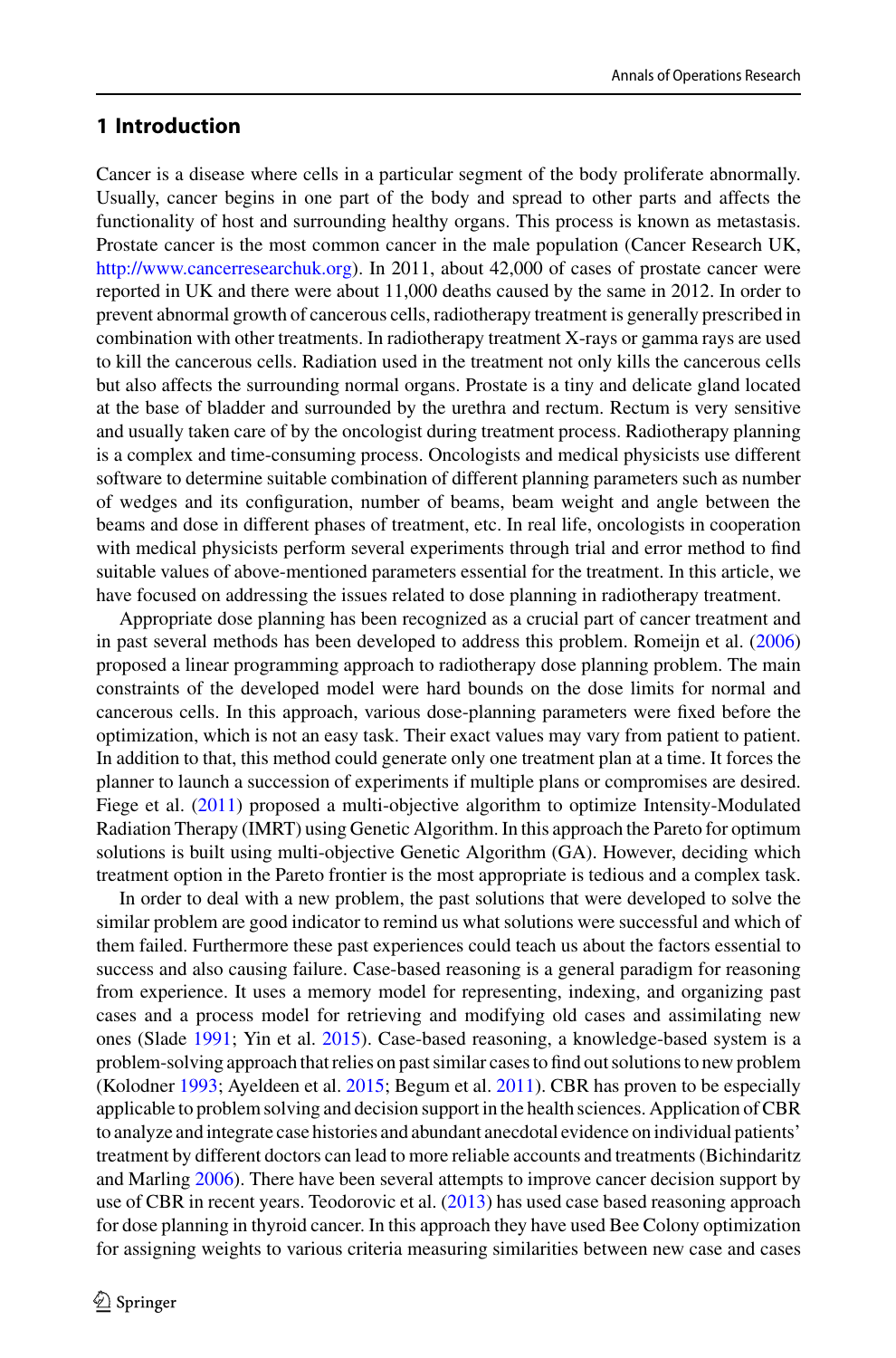in the database. Ping et al. [\(2015\)](#page-22-4) proposed a multiple measurements case-based reasoning (MMCBR) method for liver cancer recurrence predictive models. This approach used pairing method through time series and dynamically determined matching pairs among cases and paired all cases in the database with new case. In this method, various similarity measures were considered but results were not outstanding. Sharaf-El-Deen et al. [\(2014\)](#page-22-5) combined case based reasoning with rule based reasoning in order to improve the accuracy of case based reasoning. Both case based reasoning and rule based reasoning used information generated from database and did not consider any extra information.

Multi Criteria Decision Making (MCDM) is a methodological framework that aims to provide decision makers a knowledgeable recommendation among a finite set of alterna-tives, actions, objectives or solutions (Chai et al. [2013\)](#page-20-3). Now-a-days decisions are becoming more and more complex and involve various factors. In order to select best alternative among several available solutions decision makers usually make a trade-off between different conflicting criteria. Application of MCDM frameworks is rapidly increasing due to its capability to improve the quality of decision making by making the process more explicit, rational and efficient than classical methods of decision-making (Oliveira et al. [2013\)](#page-21-2) or decisions made by human brain, which can consider limited amount of information at one time. MCDM tools and techniques have been applied in many domains and successfully helped the process of decision making, including sustainable energy management (Streimikiene et al. [2012;](#page-22-6) Garcia-Bernabeu et al. [2016\)](#page-21-3), transportation and logistics (Tzeng and Huang [2012;](#page-22-7) Tadic et al. [2014\)](#page-22-8), supply chain management (Govindan and Sivakumar [2016;](#page-21-4) Malviya and Kant [2016\)](#page-21-5), budgeting (Tsai et al. [2010;](#page-22-9) Tang and Chang [2012\)](#page-22-10) and managerial and strategic planning (Banihabib et al. [2016\)](#page-20-4). MCDM methods are also frequently applied within health care field. Decisions in health care area are extremely sensitive and significant, and involve several uncertainties and complexities. They include multiple and often conflicting criteria and objectives simultaneously and have to consider preferences and judgments of decision makers. Thus MCDM frameworks can be very helpful to support these decisions. The researches done in health care with MCDM techniques can be categorized in four main categories: priority setting management, public health and policy, service evaluation and diagnosis and treatment. Taghipour et al. [\(2011\)](#page-22-11) applied Analytic Hierarchy Process (AHP) to prioritize medical devices in a hospital based on their significance so that devices with higher priority score should be considered more critical and special priority is assigned to them in maintenance planning. Rahimi et al. [\(2015\)](#page-22-12) proposed a combined framework of AHP and Analytic Network Process (ANP) to prioritize the patients to be referred to surgery. In this research by using fuzzy soft sets and MCDM methods uncertainty involved in the waiting list prioritization were robustly dealt with and risk and patients medical criteria were simultaneously considered. Santos and Garcia [\(2010\)](#page-22-13) used AHP, Multi-Attribute Failure Mode Analysis (MAFMA) and ELECTRE to demonstrate a decision model for incorporating indicators in the acquisition of hospital medical equipment.

Kahraman et al. [\(2014\)](#page-21-6) applied Fuzzy AHP to evaluate different research investment alternatives and overcome the difficulty of measuring intangible criteria by using fuzzy sets and not only considered cost, but also considered various criteria for this evaluation and selection of best alternative. Liu et al. [\(2014\)](#page-21-7) applied MCDM techniques to select an optimal technology for the disposal of health-care waste (HCW). In the decision making process they have considered both qualitative and quantitative factors and selected the best alternative using novel hybrid MCDM model. The proposed model amalgamates the beauty of 2-tuple DEMATEL techniques and fuzzy MULTIMOORA method.

Büyüközkan et al. [\(2011\)](#page-20-5) compared fuzzy AHP with SERVQUAL (service quality) methodology in order to evaluate quality of service in some pioneer Turkish hospitals and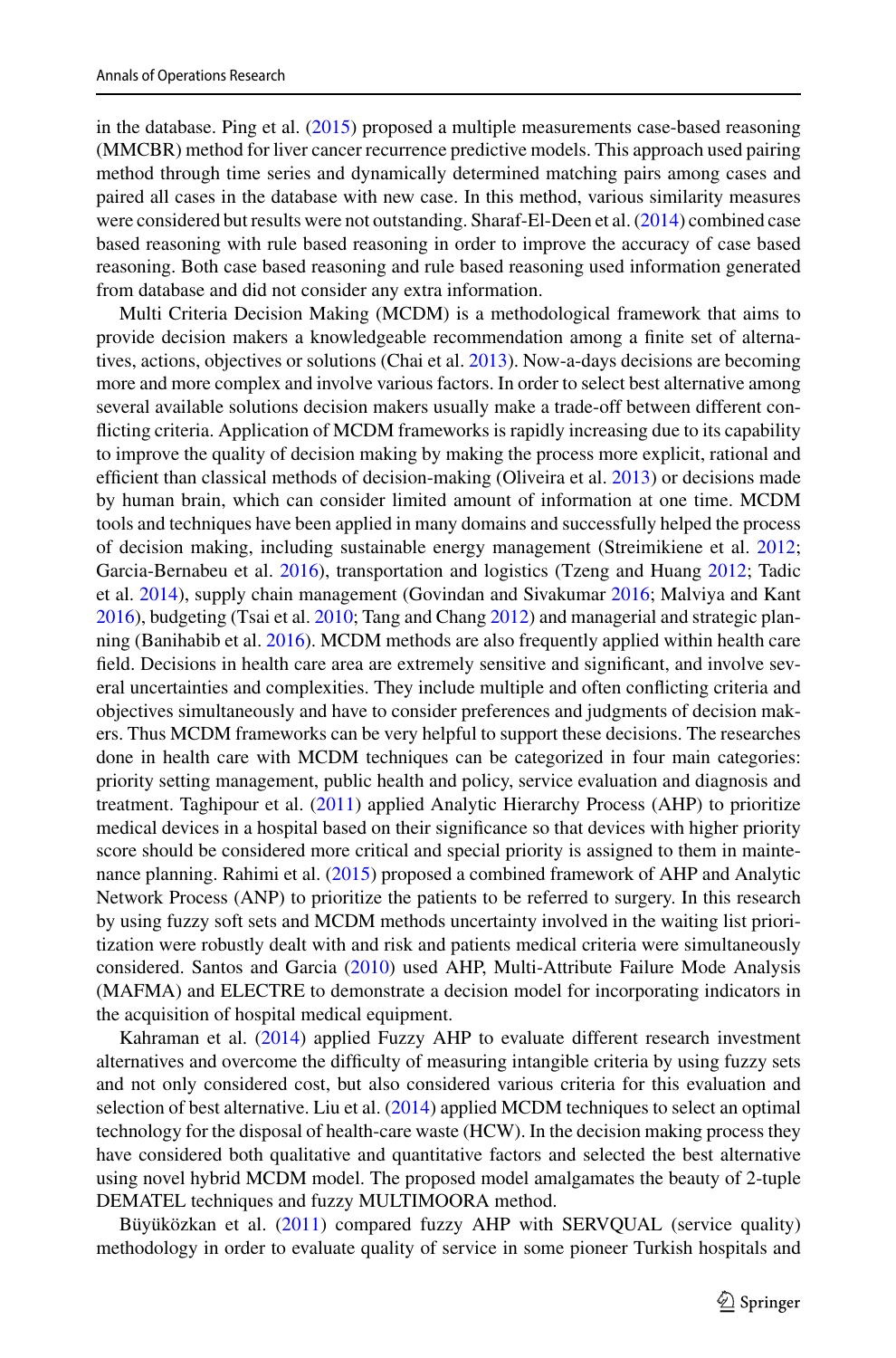came up with the conclusion that MCDM technique can preserve the evaluation with improved consensus. Chang [\(2014\)](#page-20-6) proposed a framework based on the concept of fuzzy sets theory and the VIKOR technique to provide a systematic process for evaluating the hospital service quality where the uncertainty, subjectivity and vagueness exist. They selected five medical centres in Taiwan as their case study and evaluated the centres through a comprehensive empirical research by considering multiple criteria and applying linguistic terms which were parameterised by triangular fuzzy numbers.

MCDM techniques have been widely applied within diagnosis and treatment area, and in this paper, which is also the main area to which we applied our approach. Ferrari et al. [\(2005\)](#page-21-8) applied TOPSIS to evaluate Triptan treatment options in migraine. In the proposed method tradeoff between conflicting criteria are made and seven available Triptan used in the treatment process are ranked using TOPSIS methodology. Hartati et al. [\(2012\)](#page-21-9) used Elimination and Choice Translating Reality (ELECTRE) method to design a multi-criteria Group Decision Support System to determine whether a person has abnormal gene that can cause cancer. Using TOPSIS method, La Scalia et al. [\(2011\)](#page-21-10) developed a decision support system for pancreatic islet transplantation. The proposed system can help doctor to calculate the probability of transplant success in relation to four classes of identified variables (donor, organ, isolation and recipient). Hummel et al. [\(2012\)](#page-21-11) applied Analytic Hierarchy Process (AHP) to evaluate the outcome of clinical antidepressant treatment. Firstly, relative importance of different decision making criteria such as remission of depression, response to drug treatment and no relapse, etc. were determined. Thereafter, alternatives were evaluated based on the weighted criteria. Table [1](#page-3-0) shows other recent researches done related to diagnosis and treatment by means of MCDM frameworks.

Oncology is a subsection of diagnosis and treatment, which also drew the attention of few researchers in application of MCDM techniques and is the main subject of this research. Chung et al. [\(2012\)](#page-20-7) applied AHP to prioritize performance measures for colorectal cancer care to facilitate the implementation of a pay-for-performance (PFP) system. They used questionnaires responded by 48 doctors to assign the weight of criteria and their importance in order to prioritize performance measures. Beside, Multi Attribute Decision Making literature,

<span id="page-3-0"></span>

| $MCDM$ method(s)   | Subject                                                     |
|--------------------|-------------------------------------------------------------|
| AHP                | Evaluation of treatment methods<br>for cam femoroacetabular |
| <b>Fuzzy AHP</b>   | DSS for diagnosis of Malaria                                |
| <b>ELECTRE IV</b>  | Early diagnosis of Alzheimer                                |
| AHP                | Anticancer drug production<br>process                       |
| TOPSIS             | Psychological Analysis of<br>seafarers distraction roots    |
| VIKOR              | Identification of diabetic kidney<br>disease risk factors   |
| <b>AHP-TOPSIS</b>  | Assessing the severity of chronic<br>liver disease          |
| AHP                | Choosing best medicine for<br>patients with diabetes        |
| <b>Fuzzy VIKOR</b> | Selection of vaccination strategy                           |
|                    |                                                             |

**Table 1** Recent researches applying MCDM in diagnosis and treatment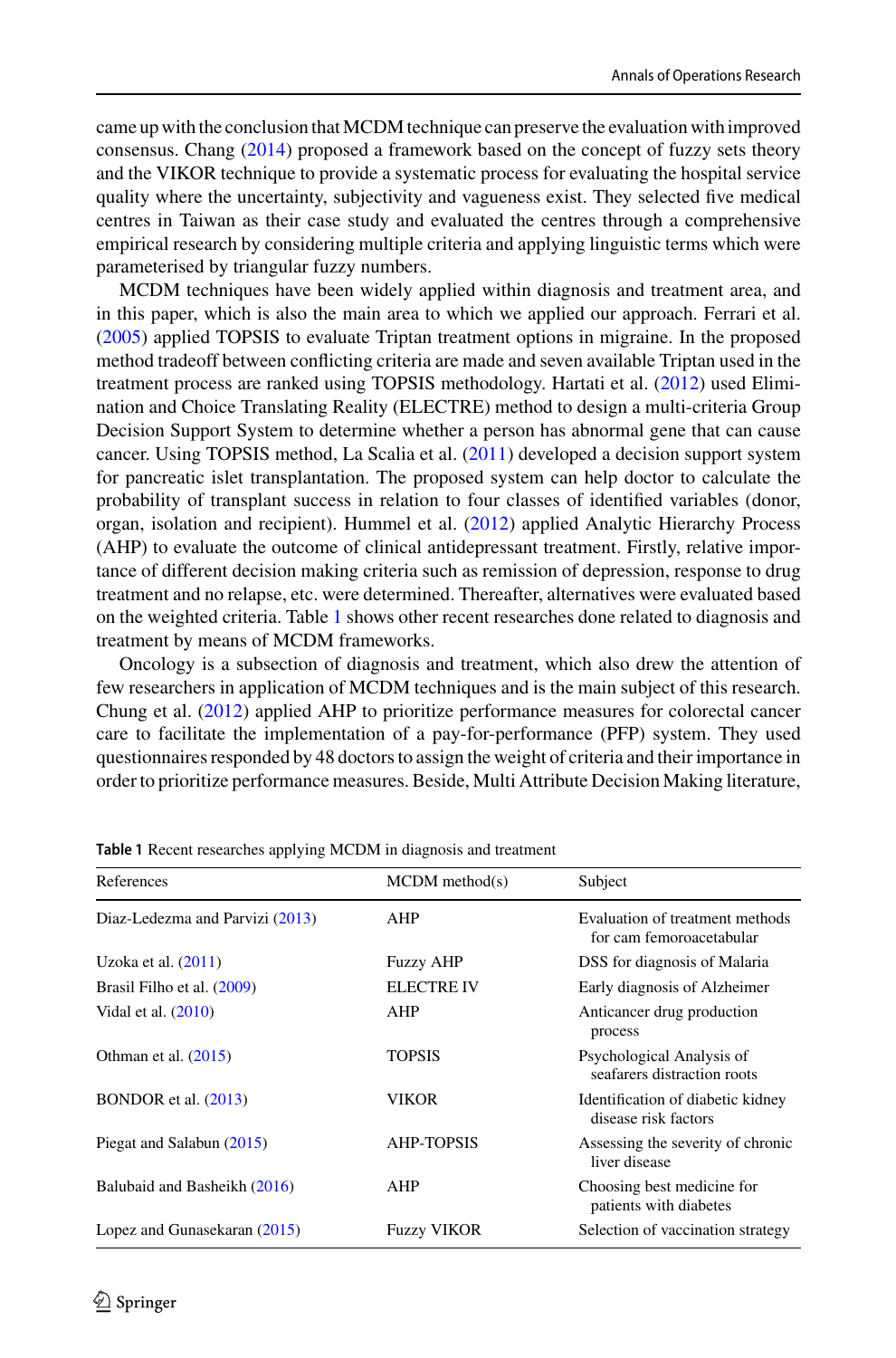reviewed previously, Multi Objective optimization also has been applied widely over various field of health-care domain. Marques et al. [\(2012\)](#page-21-15) proposed an integer linear programming model to maximize the use of surgical suits. In the proposed approach rescheduling the elective surgery from waiting list maximizes efficiency of resources installed in surgical suits. They also developed heuristic to improve the non-optimal solutions. Güray and Güler (2013) proposed a hierarchical goal-programming (HGP) model to address scheduling problem of residents and the senior academic staff to outpatient clinics (OCs) in a physical medicine and rehabilitation (PMR) department. In the past significant amount of research have been conducted using MODM approaches to deal with optimizations regarding cancer treatment planning (Pugachev and Xing [2002;](#page-22-17) Clark et al. [2008;](#page-21-16) Craft et al. 2012; Bertsimas et al. [2013;](#page-20-11) Chan et al. [2014\)](#page-20-12). Most of the articles related to optimization for cancer treatment focus on beam angles and IMRT features, while there is lack of enough articles on dose planning optimization and for prostate cancer specifically.

While the works related to CBR and MCDM with a focus on diagnosis and treatment have been reviewed in the literature above, there have been some researches which have integrated the principals of both approaches and demonstrated the applicability and effectiveness of the integrated approach. However, these researches mostly focus on other domains rather than diagnosis and treatments in healthcare.

Alptekin and Büyüközkan [\(2011\)](#page-20-13), presented an integrated approach of AHP and CBR for web based tourism destination planning. By applying AHP and linguistic words they assigned the weights to cases' attributes and then through case based reasoning and similarity between the new case and cases in case pool the appropriate services were offered to online customers. By applying AHP the accuracy of case matching can be enhanced. Li et al. [\(2011\)](#page-21-17), applied the principle of TOPSIS to CBR to predict a business failure possibility. The distance between a case and ideal positive solutions, cases with non-failing results, and negative ideal solutions were calculated and based on the most similar case the possibility of the business failure was predicted. Armaghan and Renaud [\(2012\)](#page-20-14) developed a CBR system in which in the retrieval process, instead of *k*-Nearest Neighbours (*k*-NN) approach, they applied two outranking methods of ELECTRE I and II. Comparisons of results showed that in their industrial dataset their approach could improve the results obtained from CBR. Chuang [\(2013\)](#page-20-15), applied a hybrid model of CBR, Rough Set Theory (RST) and Grey Relational Analysis (GRA) to enhance the performance of CBR in bankruptcy prediction. In this approach by the help of GRA, they have calculated the weights for different attributes available and then by using RST key attributes for CBR application have been carried out. Hu and Sun [\(2016\)](#page-21-18), hybridized the principle of relative Entropy and TOPSIS and developed a new similarity measure for crisp numbers. Comparison of the developed method with Euclidean and Manhattan distance based CBR showed improvements in the results.

The main purpose of this paper is to optimize the dose plan of radiotherapy treatment by utilizing oncologists' past experiences. In earlier study conducted by Petrovic et al. [\(2011\)](#page-22-18) a case based reasoning method was developed for radiotherapy dose planning problem. In the proposed approach firstly four most similar cases were retrieved from the database. Thereafter, retrieved cases were fused using Dempster-Shafer theory to generate a suitable dose plan for new patient. Although in real life oncologists do not make decision just based on the most similar cases treated in the past but they also take into account various other factors such as success rate and side effects of treatment. Also, sometimes to treat the cancerous cells they overlook the recommended dose constraint for different volume percentages of rectum as shown in Table [2.](#page-5-0) To accomplish this purpose in another study (Malekpoor et al. [2017\)](#page-21-19) we have developed a TOPSIS–Cased Based Reasoning approach in which firstly, using case based reasoning cases similar to the new case were extracted from the database.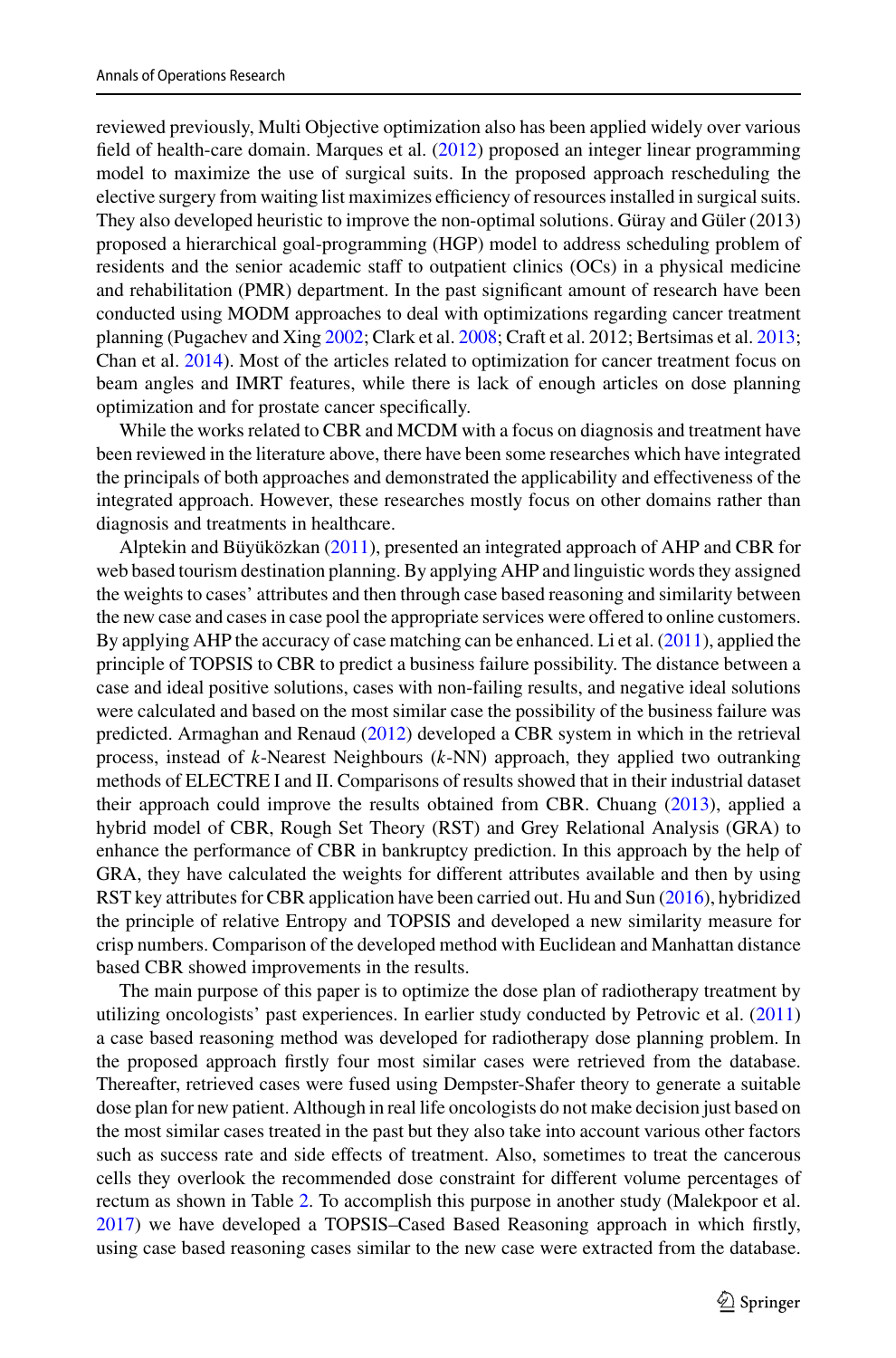<span id="page-5-0"></span>

| <b>Table 2</b> Dose limits for different<br>volume percentage of rectum | Rectal volume % | Total dose limits |
|-------------------------------------------------------------------------|-----------------|-------------------|
|                                                                         | 66              | 45                |
|                                                                         | 50              | 55                |
|                                                                         | 25              | 65                |
|                                                                         | 10              | 70                |
|                                                                         |                 |                   |

Thereafter, extracted cases were evaluated using TOPSIS approach to make the tradeoff between different conflicting criteria, and the direct dose plan associated with the selected case from TOPSIS evaluation was prescribed for the new case. In experiments it was found that dose plans calculated by above approach may not be an optimal one and still there is a scope for improvement. In this study, goal programming is used to calculate the optimal dose plans for the treatment by endeavoring to achieve nearest dose plans to oncologists' ideal dose plans while considering the side effects of the treatment and avoiding risks endangering patients. This paper is organized as follow. In Sect. [2,](#page-5-1) radiotherapy dose-planning parameter is described in detail along with limitations and potential risks. In Sect. [3,](#page-7-0) proposed solution methodology is elucidated. Execution process of proposed method is demonstrated on a real case in Sect. [4.](#page-15-0) Robustness and efficacy of the proposed method is discussed in Sect. [5.](#page-17-0) In Sect. [6,](#page-19-0) conclusion and future research suggestions are provided.

## <span id="page-5-1"></span>**2 Problem formulation**

Radiotherapy planning for prostate cancer problem is a complex and time-consuming process. The treatment is usually performed in two stages, phase I and phase II. In phase I prostate and surrounding organs where cancer has spread is treated. While, in the second phase only prostate will be irradiated. The main objective of treatment is to kill the cancerous cells without affecting the functionality of surrounding organs. In Nottingham City Hospital usually doses are prescribed in the range of 46–64 and 16–24 Gy in Phase I and II of the treatment respectively. Prescribed total dose is usually delivered in fraction, each fraction approximately accounts for 2 Gy. The overall process of radiotherapy treatment is explained in Fig. [1.](#page-6-0)

Radiotherapy planning process is generally performed in several steps. Oncologist examines new patient and test the level of PSA (Prostate Specific Antigen). Prostate cancer can increase the production of PSA, and so a PSA test looks for raised levels of PSA in the blood that may be a sign of the condition in its early stages. Through PSA test, Digital Rectal Examination (DRE) and biopsy the oncologists can detect prostate cancer and prescribe different clinical tests such as Computed Tomography (CT) scan and Magnetic Resonance Imaging (MRI) to determine the stage of cancer. After that, medical physicists in planning department, by considering the results of scans, sketch the tumor volume and determine the organs at risks so that, areas involved crucially within cancerous cells and the areas which contain only microscopic tumor cells can be segregated. Based on the sketched volume and characteristic of patient, different planning parameters are set by the oncologists and medical physicist. These parameters include number of beams utilized in radiation, angle between the beams, number of wedges, wedge angle. Also Dose Volume Histograms (DVHs) for both phases of the treatment have an important role to help the oncologists in prescribing a high quality treatment plan (Holder and Salter [2005\)](#page-21-20). DVH is a graphical representation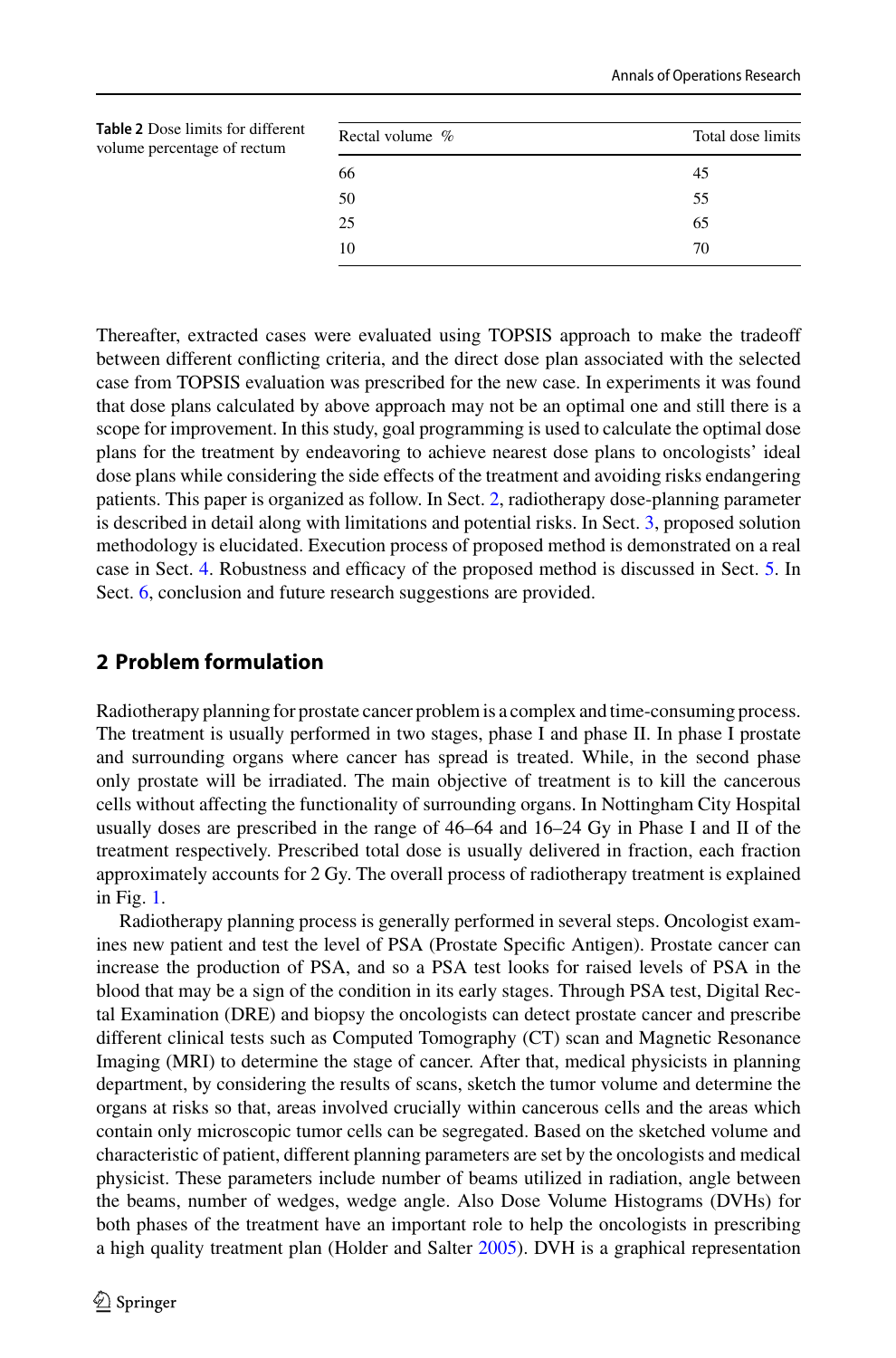

<span id="page-6-0"></span>**Fig. 1** Radiotherapy dose planning process

of the dose that is received by normal tissues and target volumes within a 3-D radiation therapy plan. It allows oncologists to calculate amount of radiation that would be received by different volume percentage of rectum. For example, if DVH value of 66% of rectum in phase II of treatment is 0.7 and prescribed dose in phase II of treatment is 20 GY than the dose received by 66% of rectum will be  $14 \text{ GY}$  (0.7  $\times$  20  $\text{GY}$  = 14  $\text{GY}$ ). Based on calculated DVHs' values and Clinical stage, Gleason Score and Prostate Specific Antigen (PSA) value oncologist perform several successive experiments to determine dose in Phase I and II of the treatment so that cancerous cells can be killed effectively without impairing the normal organs near to the cancerous cells particularly bladder and rectum. Compared to bladder, rectum is very sensitive organ. In a feasible dose plan dose received by different volume percentage of rectum must be within the constraints. The recommended dose limits of different volume percentages of the rectum are given in Table [2.](#page-5-0) In some case these dose limits can be overlooked to some extent so that sufficient dose can be delivered to the cancerous cells.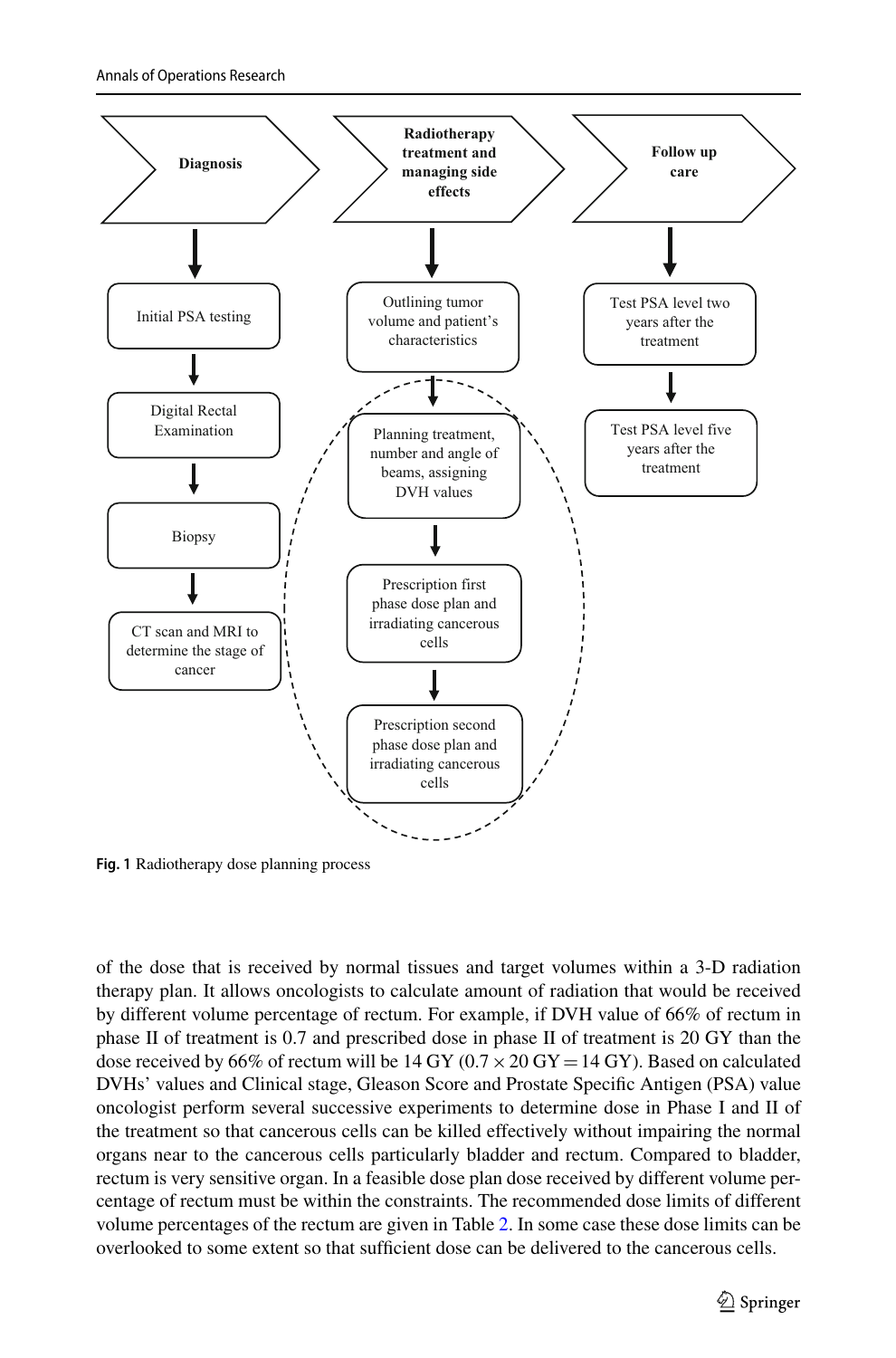

<span id="page-7-1"></span>**Fig. 2** Overall overview of decision-making system

## <span id="page-7-0"></span>**3 Solution methodology**

In the proposed approach past treated cases collected from Nottingham City Hospital are stored in a database. Each case consists of two parts; condition of the patients, which describe the outcome of different clinical examinations and dose plan (dose in phase I and II) prescribed by the oncologist. The overall framework of our proposed methodology is illustrated in Fig. [2.](#page-7-1) In the first step, cases similar to the new case are extracted from the database using case based reasoning. Thereafter, extracted cases are evaluated using TOSPIS multi-criteria decisionmaking process to make a tradeoff between success rate (maximum dose to the cancerous cells) and side effects of the treatment. Afterward, based on parameters of the most ideal case selected by TOPSIS method dose in phase I and II of the treatment is determined by multi-objective integer goal programming (GP) method. The proposed approach can help oncologist to maximize the total dose without affecting the surrounding organs. The detailed description of each stage is given in the following sub sections.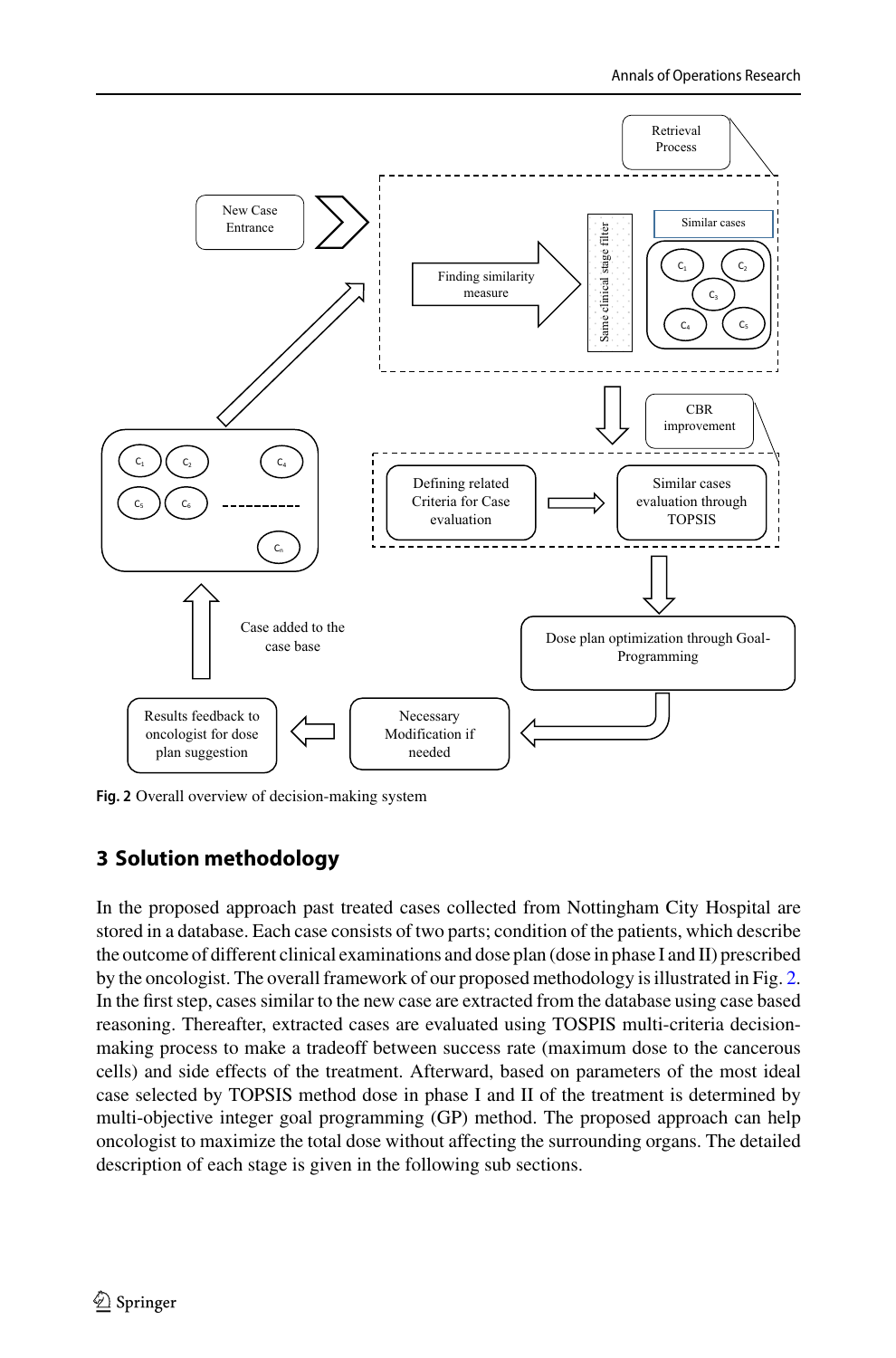| Values                                                                                                                          | Type of values |
|---------------------------------------------------------------------------------------------------------------------------------|----------------|
| T <sub>1</sub> a, T <sub>1</sub> b, T <sub>1</sub> c, T <sub>2a</sub> , T <sub>2b</sub> , T <sub>3a</sub> ,<br>T <sub>3</sub> b | Ordinal        |
| [1, 10]                                                                                                                         | Integer number |
| [1, 40]                                                                                                                         | Real number    |
| [0, 1]                                                                                                                          | Real number    |
|                                                                                                                                 |                |

<span id="page-8-0"></span>**Table 3** Features of prostate cancer treatment



<span id="page-8-1"></span>**Fig. 3** PSA fuzzy membership

#### **3.1 Representation of the case**

In order to retrieve cases similar to the new case from the database, two groups of features i.e. clinical stage and geometry of the prostate are used to measure the similarity between a new case and cases in database. Attributes associated with these features are listed in Table [3](#page-8-0) and ["Appendix"](#page-20-16), describes these features in more details.

The data type, measurement unit and scale of aforementioned parameters are different. Thus in order to develop a comprehensive similarity measure in case based reasoning we have used fuzzy set theory to normalize these parameters in the interval of [0 1]. The parameters and values for membership functions have been set and coordinated through Nottingham University Hospital oncologists, which reflect their judgments and perceptions about Gleason Score and PSA values.

The membership functions of each feature *l* (Gleason Score  $(l = 1)$ , PSA  $(l = 2)$ ) of case  $C_p$  are represented by a triplet ( $v_{pl1}$ ,  $v_{pl2}$ ,  $v_{pl3}$ ), where  $v_{plm}$ , m = 1, 2, 3 are membership degrees of feature *l* to fuzzy sets low  $(m=1)$ , medium  $(m=2)$  and high  $(m=3)$ .

The membership functions of PSA and Gleason Score are shown in Figs. [3](#page-8-1) and [4](#page-9-0) respectively.

#### **3.2 Retrieval process of similar cases**

During the discussion with oncologist it was found that clinical stage is an important decision making criteria. Usually, patient with similar clinical stage share same kind of treatment. Clinical stage can be arranged in the following sequence {T1a, T1b, T1c, T2a, T2b, T3a, T3b}. Corresponding to each new patient firstly cases having same clinical stage or adjacent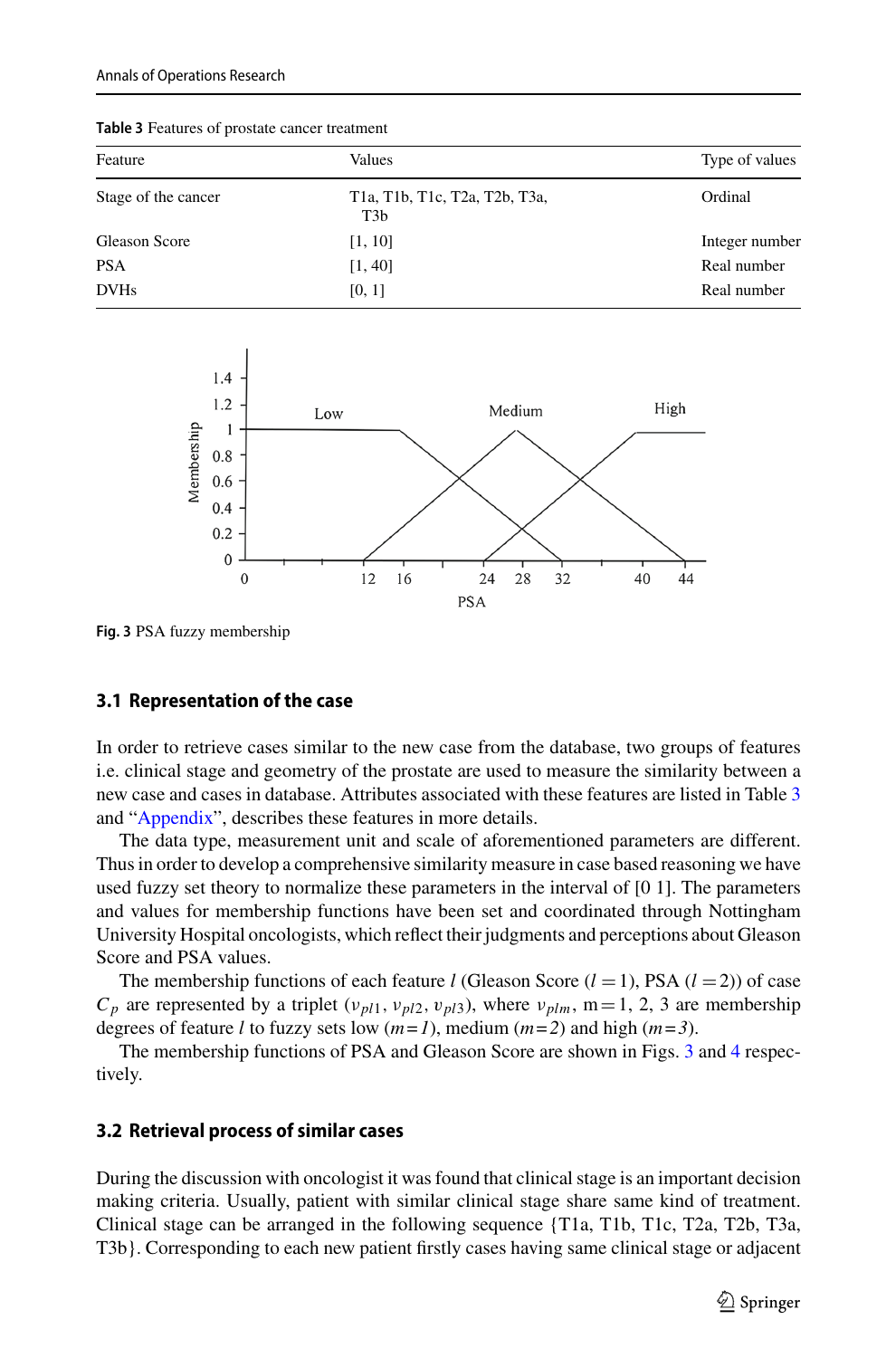

<span id="page-9-0"></span>**Fig. 4** Gleason score fuzzy membership

to the new case are extracted from the database. Thereafter, from the filtered list cases similar to the new case are retrieved.

Distance between new case  $C_p$  and case in the database  $C_q$  is calculated using Eq. [\(1\)](#page-9-1). It takes into consideration fuzzy membership values of Gleason Score (*l*=*1)* and PSA value  $(l=2)$ .

<span id="page-9-1"></span>
$$
d_1(C_p, C_q) = \left(\sum_{l=1}^2 \sum_{m=1}^3 (\nu_{plm} - \nu_{qlm})^2\right)^{\frac{1}{2}}
$$
(1)

Taking into account numerical values of different DVH volume percentage of rectum  $(b = 1)$  66%,  $(b = 2)$  50%,  $(b = 3)$  25% and  $(b = 4)$  10% distance between new case  $C_p$ and case in the database  $C_q$  is calculated using Eq. [\(2\)](#page-9-2). In this equation ( $h=1$ , 2) represents the phase of treatment. *u phb* and *uqhb* are the values of dose received for each percentage of the rectum in phase 1 and 2 of the treatment and is calculated based on DVH values.

<span id="page-9-2"></span>
$$
d_2(C_p, C_q) = \left(\sum_{h=1}^2 \sum_{b=1}^4 (u_{phb} - u_{qhb})^2\right)^{\frac{1}{2}}
$$
(2)

Overall similarity measure between cases  $C_p$  and  $C_q$  is measured using Eq. [\(3\)](#page-9-3).

<span id="page-9-3"></span>
$$
S(C_p, C_q) = \frac{1}{1 + d_1(C_p, C_q) + d_2(C_p, C_q)}
$$
\n(3)

#### **3.3 Solution methodology for improving CBR**

In simple case based reasoning usually decision is based on the most similar extracted case. However, sometime in radiotherapy dose-planning process the most similar case may not be the most appropriate case to make decision. In addition to similarity there are other criteria, which can have more impact on the preference of a case over other cases. In the experiment, it was found that the case which has a high similarity measure is not always the most appropriate case to make decision, because sometimes they have low success rate or dose received by different volume percentages of rectum surpass the restrictions as shown in Table [2.](#page-5-0) In order to solve the aforementioned problem firstly, cases similar to new case are retrieved from the database thereafter cases are evaluated using TOPSIS technique to make a trade-off between similarity measure, success rate and side effect of treatment.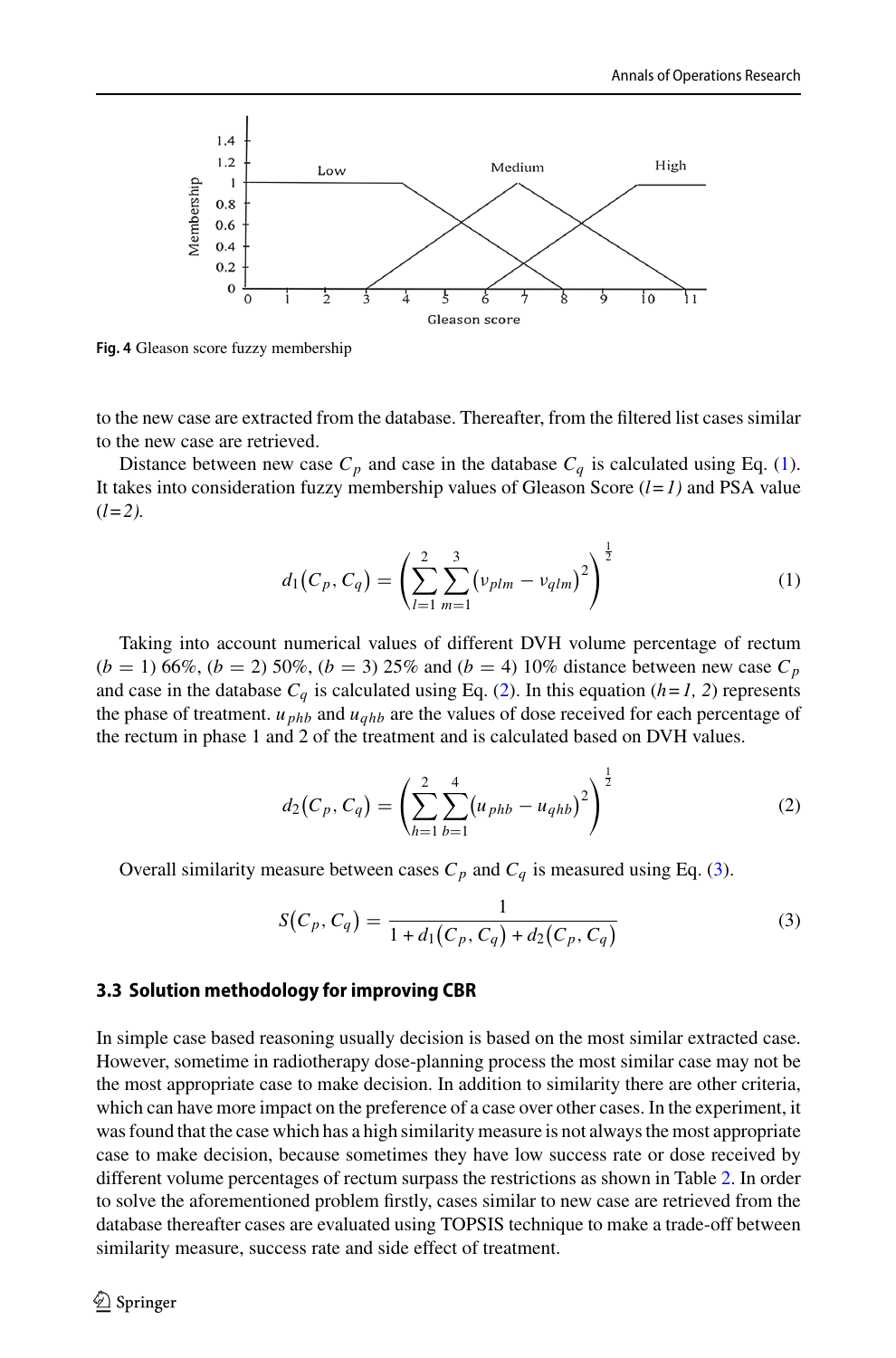#### **3.3.1 TOPSIS methodology**

TOPSIS (Technique for Order Preference by Similarity to an Ideal Solution) is a MCDM method developed by Hwang and Yoon [\(1981\)](#page-21-21). The main purpose of this technique is to rank different alternatives based on their distances from ideal positive and negative solution. TOPSIS can be performed using following steps:

At the beginning of the process a decision Matrix D is constructed. The row of each matrix represents alternatives, while column represents different criteria.

$$
DM = [y_{ij}] = \begin{bmatrix} y_{11} & \cdots & y_{1r} \\ \vdots & \ddots & \vdots \\ y_{n1} & \cdots & y_{nr} \end{bmatrix}
$$
 (4)

where  $y_{ij}$  ( $i = 1, ..., n; j = 1, ..., r$ ) are the elements of the decision matrix D.

Thereafter, following steps are performed to select best alternative:

*Step 1* Decision Matrix is normalized using Eq. [\(5\)](#page-10-0):

$$
R_{ij} = \frac{y_{ij}}{\sqrt{\sum_{j=1}^{j} y_{ij}}}
$$
\n(5)

 $R_{ij}$  is the normalized value of element  $y_{ij}$  in decision matrix.

*Step 2* Weighted normalized decision matrix is calculated using Eq. [\(6\)](#page-10-1).

<span id="page-10-3"></span><span id="page-10-2"></span><span id="page-10-1"></span><span id="page-10-0"></span>
$$
v_{ij} = w_i R_{ij} \tag{6}
$$

*Step 3* Positive and negative ideal solutions are specified using Eqs. [\(7\)](#page-10-2) and [\(8\)](#page-10-3) respectively:

$$
PIS = \{v_1^*, \dots, v_r^*\} = \begin{cases} \max_{j} v_{ij} \middle| i \in benefit \\ \min_{j} v_{ij} \middle| i \in cost \\ j \end{cases} \tag{7}
$$

$$
NIS = \{v_1^-, \dots, v_r^-\} = \begin{cases} \min_{j} v_{ij} \middle| i \in benefit \\ \max_{j} v_{ij} \middle| i \in cost \end{cases} \tag{8}
$$

*Step 4* Distance of each alternative from Positive Ideal Solutions (PIS) and Negative Ideal Solutions (NIS) are calculated using Eqs. [\(9\)](#page-10-4) and [\(10\)](#page-10-5) respectively.

$$
D_j^+ = \sqrt{\sum_{i=1}^n (v_{ij} - v_i^*)^2}
$$
 (9)

$$
D_j^- = \sqrt{\sum_{i=1}^n (v_{ij} - v_i^-)^2}
$$
 (10)

*Step 5* Finally, relative closeness coefficient is calculated using Eq. [\(11\)](#page-10-6) and alternative with higher coefficient is ranked better.

$$
C_j^* = \frac{D_j^-}{D_j^- + D_j^+}
$$
 (11)

<span id="page-10-6"></span><span id="page-10-5"></span><span id="page-10-4"></span> $\hat{\mathfrak{D}}$  Springer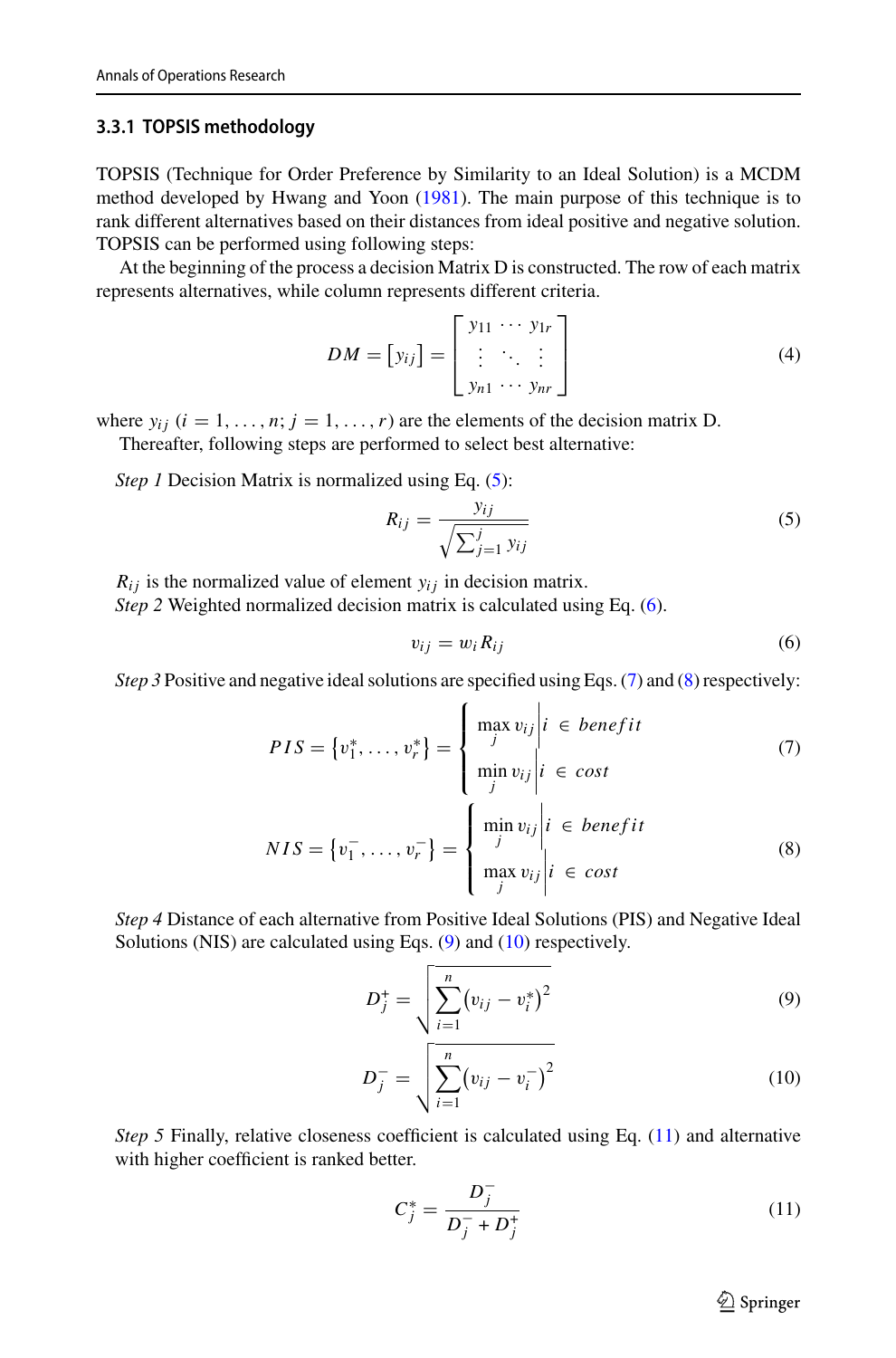In our proposed method extracted cases are evaluated based on similarity measures, success rate (total prescribed dose, dose in phase I and II of treatment) and side effects of treatment (deviation from recommended dose limit of different volume percentage of rectum as given in Table [2\)](#page-5-0). Similarity measure, total dose and dose in phase I of the treatment is considered as our positive weighted criteria and are given more importance than others. Dose in phase II of the treatment is considered as negative weighted criteria which means that cases having higher value of dose in phase II of treatment is given less importance in decision making process. The weights for all the criteria have been considered the same for this research. The full description of criteria can be found in Malekpoor et al. [\(2017\)](#page-21-19).

#### **3.4 Optimizing the final dose plan**

During the study it was found that sometimes dose plan suggested by TOPSIS–CBR is not an optimal dose plan and there is a scope for improvement. On the other hand, sometimescalculated dose plan is not suitable for a new case. It violates recommended dose limits associated with different volume percentages of the rectum. To solve the above problem optimization of dose planning is performed using integer goal programming mathematical model, where the deviation from DVH recommended values is calculated by the help of best similar case suggested by CBR–TOPSIS. Thereafter, deviations corresponding to different volume percentages of rectum are calculated using Eq. [\(12\)](#page-11-0):

<span id="page-11-0"></span>
$$
S_v^p = d_{q1} D V H_v^{1p} + d_{q2} D V H_v^{2p} - Recomended standard
$$
 (12)

where  $S_v^p$  represents deviation of a new case  $p$  corresponding to different volume percentage of rectum *v* (*v* = 66, 50, 25, 10%).  $d_{q1}$  and  $d_{q2}$  represent dose of extracted case in phase I and II of treatment respectively.  $D V H^1$  and  $D V H^2$  are the values for Dose Volume Histograms of the new case which are available for each new case and have been also used in finding similarity measure of the case based reasoning. An example of these values for each case is available in Table [4,](#page-12-0) columns 3–10.

This value determines the suitability of solution prescribed by CBR–TOPSIS method by calculating amount of dose received by different volume percentage of the rectum.

To treat cancerous cells, in real life sometime oncologists overlook recommended dose limit. The amount of deviation from recommended limit is usually based on oncologists' past experiences. To employ the knowledge and expertise of oncologist, in this article, deviations are calculated based on extracted past treated patients' information stored in the database.

#### <span id="page-11-1"></span>**3.4.1 Goal programming methodology**

Goal programming is basically a multi-objective linear optimization tool, which helps solution to move towards ideal goal. Goal programming consists of following attributes: an objective function, a set of limitations related to goals and systematic constraints. The aim of objective function is to minimize deviations from the given goals as far as possible. The deviation in the objective function is usually weighted to define the priority of some of them to the others. Mathematical formulation of the goal programming is as follows:

$$
\min Z = \sum_{j=1}^{n} (w_k d_k^+ + w_k d_k^-)
$$
 (13)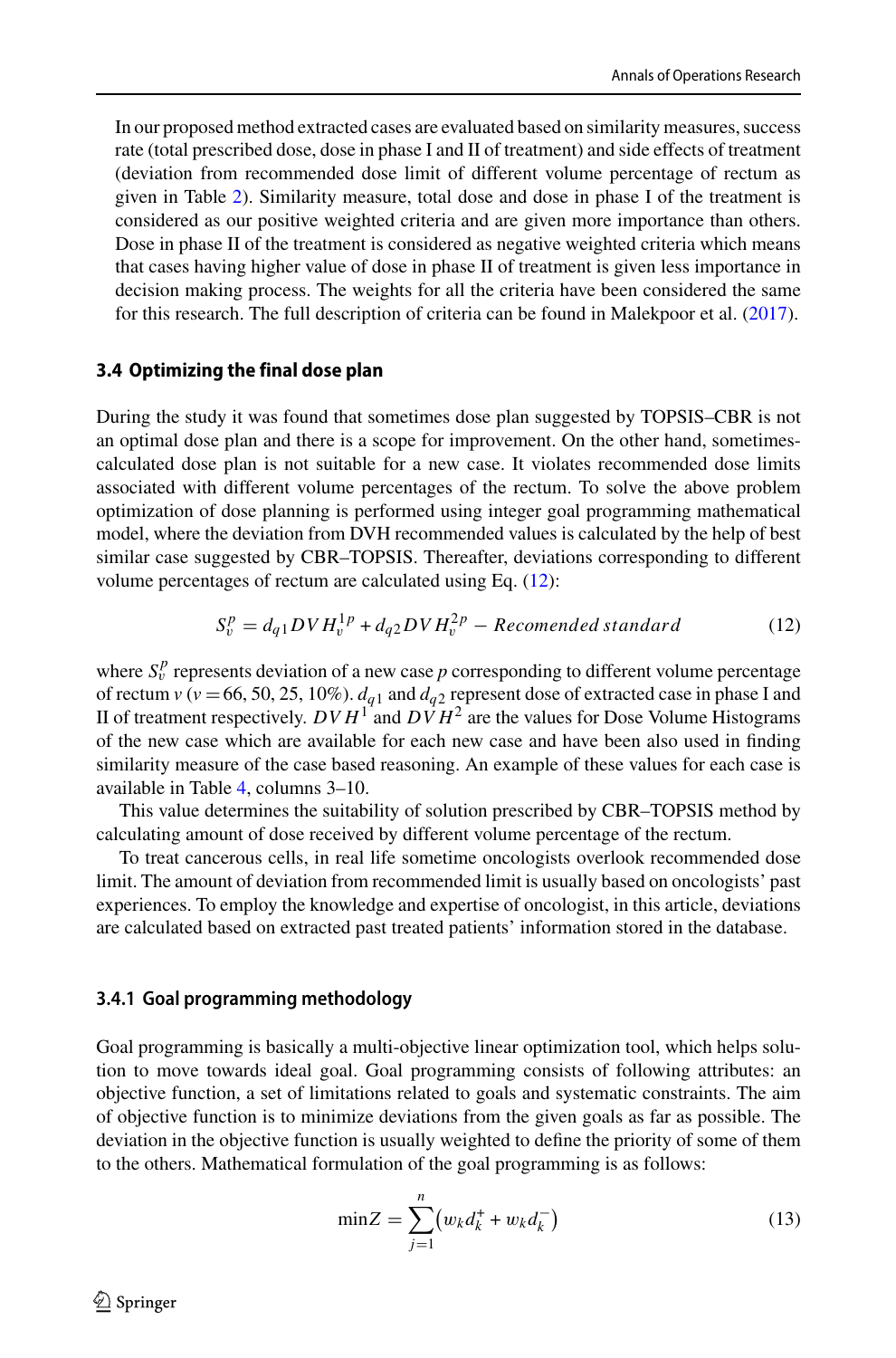|                                                                                |                  | PSA GS DVH Phase 1<br>66%                  | DVH Phase I<br>50% | DVH Phase I<br>25% | DVH Phase I<br>10% | DVH Phase II<br>66% | DVH Phase II<br>50% | DVH Phase II<br>25% | DVH Phase II<br>$10\%$ |
|--------------------------------------------------------------------------------|------------------|--------------------------------------------|--------------------|--------------------|--------------------|---------------------|---------------------|---------------------|------------------------|
| $T_{\text{new}}$                                                               | 11.9             | 0.5                                        |                    | 0.94               | 660                | 0.47                | $^{49}$             | 0.69                | 0.98                   |
|                                                                                | 6.8              | 0.5                                        |                    | 0.94               | 660                | 0.48                | 64.0                | 0.61                | 0.95                   |
|                                                                                | 6.4              |                                            | 0.58               | 0.92               | 0.97               | 0.5                 | 0.53                | 0.86                | $_{0.9}$               |
| $\begin{array}{c} \text{Case 1} \\ \text{Case 2} \\ \text{Case 3} \end{array}$ |                  | $\begin{array}{c} 0.5 \\ 0.51 \end{array}$ | 0.69               | 0.97               | 6.0                | 0.47                | 0.5                 | 0.87                | 86.0<br>0.99           |
| Case $4$                                                                       | $\overline{7.1}$ | 0.55                                       | 0.64               | 0.95               | 0.98               | 0.53                | 0.57                | 0.92                |                        |
| Case 5                                                                         |                  | 0.52                                       | 0.55               | 0.91               | 0.98               | 0.52                | 0.53                | 0.87                |                        |
|                                                                                |                  |                                            |                    |                    |                    |                     |                     |                     |                        |

<span id="page-12-0"></span>**Table 4** Features value of five retrieved cases

Table 4 Features value of five retrieved cases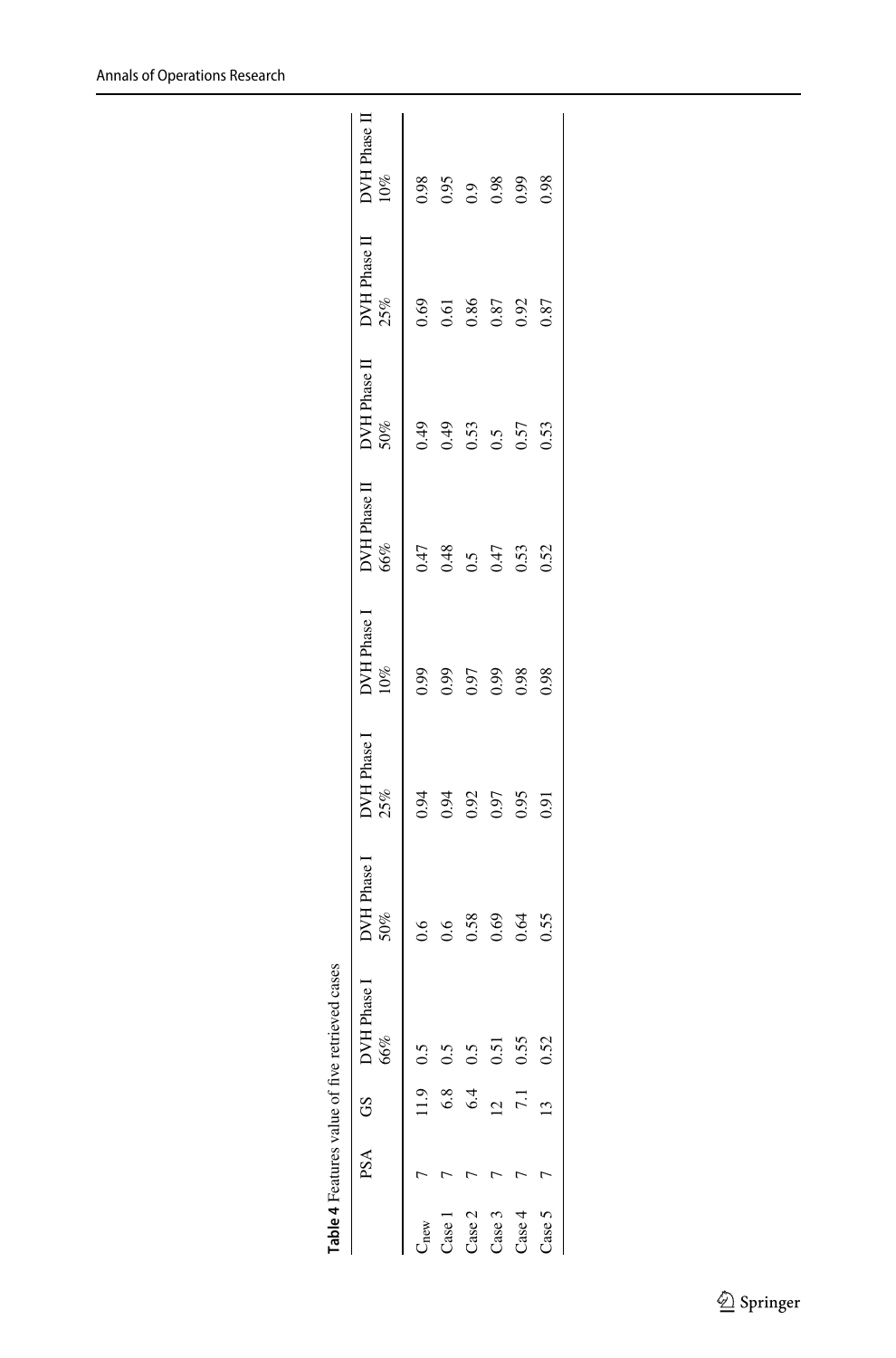s.t.

$$
f(x_1,...,x_i,...,x_M)_k - d_k^+ + d_k^- = g_k \quad k = 1, 2,..., n; \text{ and } i = 1, 2,..., M; \quad (14)
$$

$$
AX \leq or \geq B \tag{15}
$$

where X is a set of variables, that is,  $X = \{x_1, x_2, ..., x_M\}$ , A is a matrix consisting of coefficient for variables in our systematic constraints, B is a matrix for right side values of systematic constraints and *gk* represents the goal corresponding to constraint *k*.

 $d_k^+$  and  $d_k^-$  are the auxiliary variables that demonstrate the upper and lower deviations from the goal  $g_k$ . In objective function, we try to minimize deviations to satisfy the goals.  $w_k$  is the importance of the *k*th goal compared to other goals. As can be seen, the deviations include positive and negative deviations from the considered goal. Minimization procedure is done only on the undesired deviation and thus only the undesired deviation appears in the final objective function of the problem.

If the goal is to achieve more than a certain value, then GP tries to minimize the negative deviation from the goal and positive deviation is going to be maximized automatically as much as the hard constraints allow it to and the opposite happens if the goal is to achieve less than a certain value.

If the goal is to achieve precisely equal to a value, then both of the negative and positive deviations are considered as undesired deviations and objective function tries to minimize both of the deviations.

During the discussion with oncologists it was found that the main objective of dose planning process is to maximize overall prescribed total dose while respecting the dose corresponding to different volume percentage of rectum. If the two-dose plans have same value of total dose and dose received by different volume percentage of rectum is within the constraint the dose plan having higher amount of dose in first phase of treatment is considered as a better dose plan compared to others. In this article goals are set based on abovementioned criteria. Goal objectives are as follows:

Objective 1: Goal objective of the total dose plan is to assign maximum amount of recommended dose in our case pool.

Objective 2: Goal objective of the dose in Phase I of the treatment is to deliver maximum or amount of dose prescribed in phase I in our case pool or higher.

Objective 3: Goal objective of the dose plan in Phase II of the treatment is to assign maximum amount of dose prescribed in phase II in our case pool or higher.

Figure [5](#page-13-0) shows the Process of modeling the GP problem.

The first step is to running CBR–TOPSIS and obtain the best case corresponding to a new case. Thereafter, in the second step by using the dose prescribed by the best case from



<span id="page-13-0"></span>**Fig. 5** The process of modeling GP problem by using CBR and TOPSIS results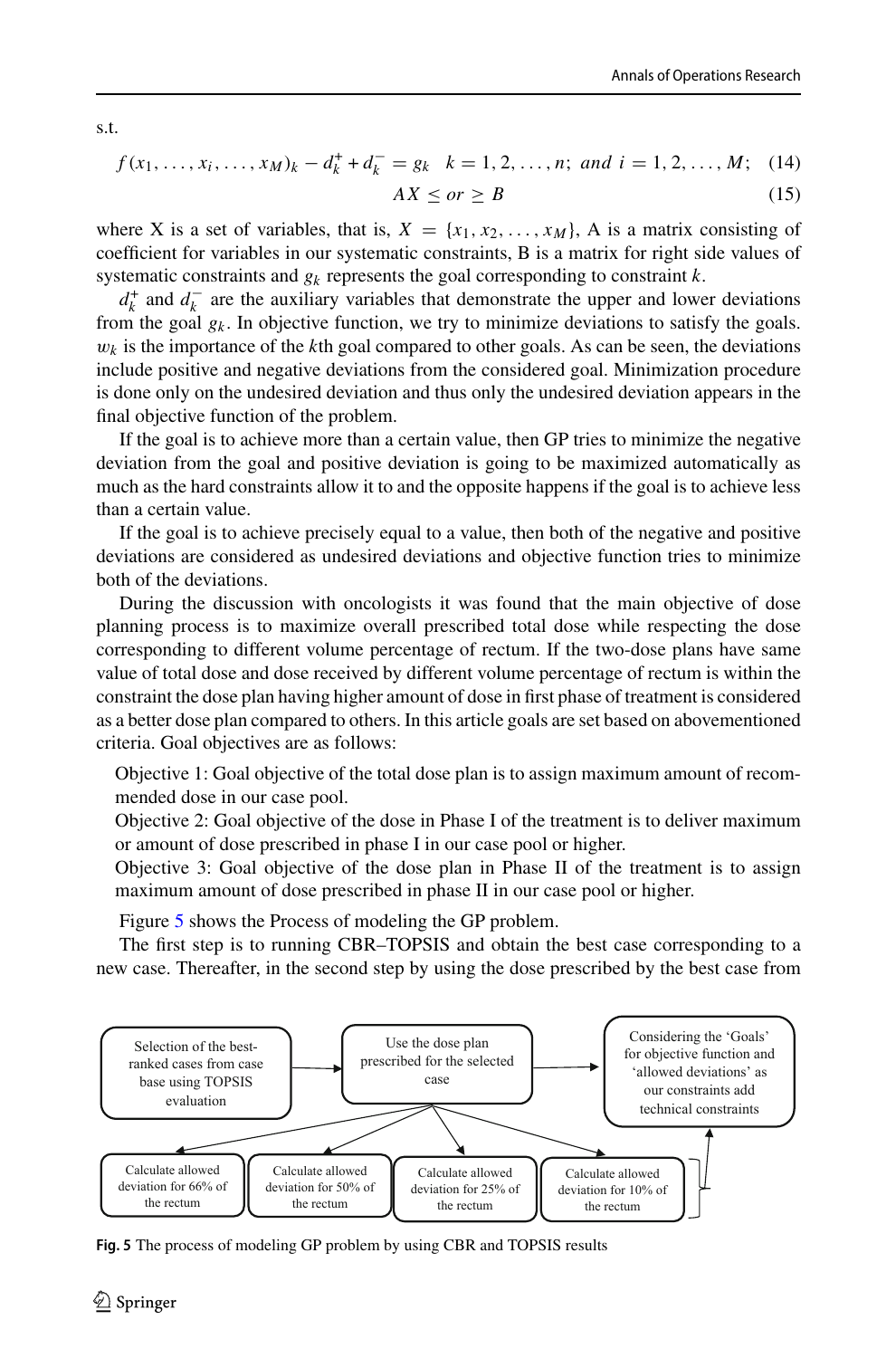CBR–TOPSIS and DVH values related to the new case based on Eq. [12,](#page-11-0) allowed deviations from different volume percentages of the rectum  $(S_v^p)$  is calculated. Through Objectives 1–3 the goals for GP are set and with the help of the calculated allowed deviations the hard constraints of the GP are defined.

The mathematical formulation for integer goal programming related to prostate cancer dose planning process is as follows:

$$
\min Z = \sum_{j=1}^{3} (w_k d_k^+ + w_k d_k^-)
$$
 (16)

$$
x_1 + x_2 - d_1^+ + d_1^- = g_1 \tag{17}
$$

<span id="page-14-3"></span><span id="page-14-0"></span>
$$
x_1 - d_2^+ + d_2^- = g_2 \tag{18}
$$

<span id="page-14-4"></span><span id="page-14-1"></span>
$$
x_2 - d_3^+ + d_3^- = g_3 \tag{19}
$$

$$
D V H_{66\%}^{1p} x_1 + D V H_{66\%}^{2p} x_2 + S_{66\%}^p \le 45; \tag{20}
$$

$$
DVI_{50\%}^{1p}x_1 + DVH_{50\%}^{2p}x_2 + S_{50\%}^p \le 55; \tag{21}
$$

$$
DVI_{25\%}^{1p}x_1 + DVH_{25\%}^{2p}x_2 + S_{25\%}^p \le 65; \tag{22}
$$

$$
DVI_{10\%}^{1p}x_1 + DVH_{10\%}^{2p}x_2 + S_{10\%}^p \le 70;
$$
\n(23)

$$
x_1, x_2 \ge 0 \text{ and integer};
$$
 (24)

<span id="page-14-5"></span><span id="page-14-2"></span>
$$
d_1^{+,-}, d_2^{+,-}, d_3^{+,-} \ge 0; \tag{25}
$$

where  $k = 1, 2, 3$ , the goals;  $x_1$  and  $x_2$ , dose plan in phase I and II of the treatment;  $w_j$ weight of *k*th goal;  $d_k^+$ , positive deviation from the *k*th goal;  $d_k^-$ , negative deviation from the *k*th goal;  $g_1$ ,  $g_2$  and  $g_3$ , goal objectives;  $DVH_{66,50,25,10\%}^{1p}$ , DVH values of the new case p, in the first phase of treatment corresponding to  $66, 50, 25$  and  $10\%$  of the rectum volume;  $DVI_{66,50,25,10\%}^{2p}$ , DVH values of the new case p, in the second phase of treatment corresponding to 66, 50, 25 and 10% of the rectum volume;  $S_{66,50,25,10\%}^p$ , the amount of deviation oncologists committed corresponding to different volume percentage of rectum for the new case p.

While  $x_1$  and  $x_2$  are the values of dose plan in phase I and II of the treatment respectively,  $x_1 + x_2$  equals to total dose plan of the treatment. There are three goals (objectives) in our problem which are explained in this section above (Sect.  $3.4.1$ ) and are  $k = 1, 2, 3$ respectively in the above model. DVH values for each phase of the treatment and each percentage of the rectum volume is available in our data set (total of 8 values for each case) and  $S<sup>p</sup>$  for each volume of the rectum is being calculated by expression [12.](#page-11-0)

Equation [\(16\)](#page-14-0) is the objective function for minimizing the deviations from our goals. Equations  $(20)$ – $(25)$  are our goal related constraints, which determine deviations from total dose plan, dose plan in Phase I and II of the treatment respectively. Equations [\(17\)](#page-14-3)–[\(19\)](#page-14-4) are our systematic goals which restrict the optimization process to find solutions without violating the recommended doses based on oncologists suggestions and pre-prescribed standards. Equation [\(24\)](#page-14-5) helps to achieve positive integer values for our dose plan.

In above GP model, we try to optimize (finding a solution as much as possible near to ideal goals) the total amount of dose plan, dose in phase I and Phase II of the treatment so that we can prescribe an optimal treatment. To achieve above objective firstly we have calculated possible deviations from recommended standards (as shown in Table [2\)](#page-5-0) using CBR–TOPSIS method and consider it as constraints to our goals. Thereafter, optimal combination of total dose, dose in Phase I and II of treatment is generated while satisfy the considered constraints.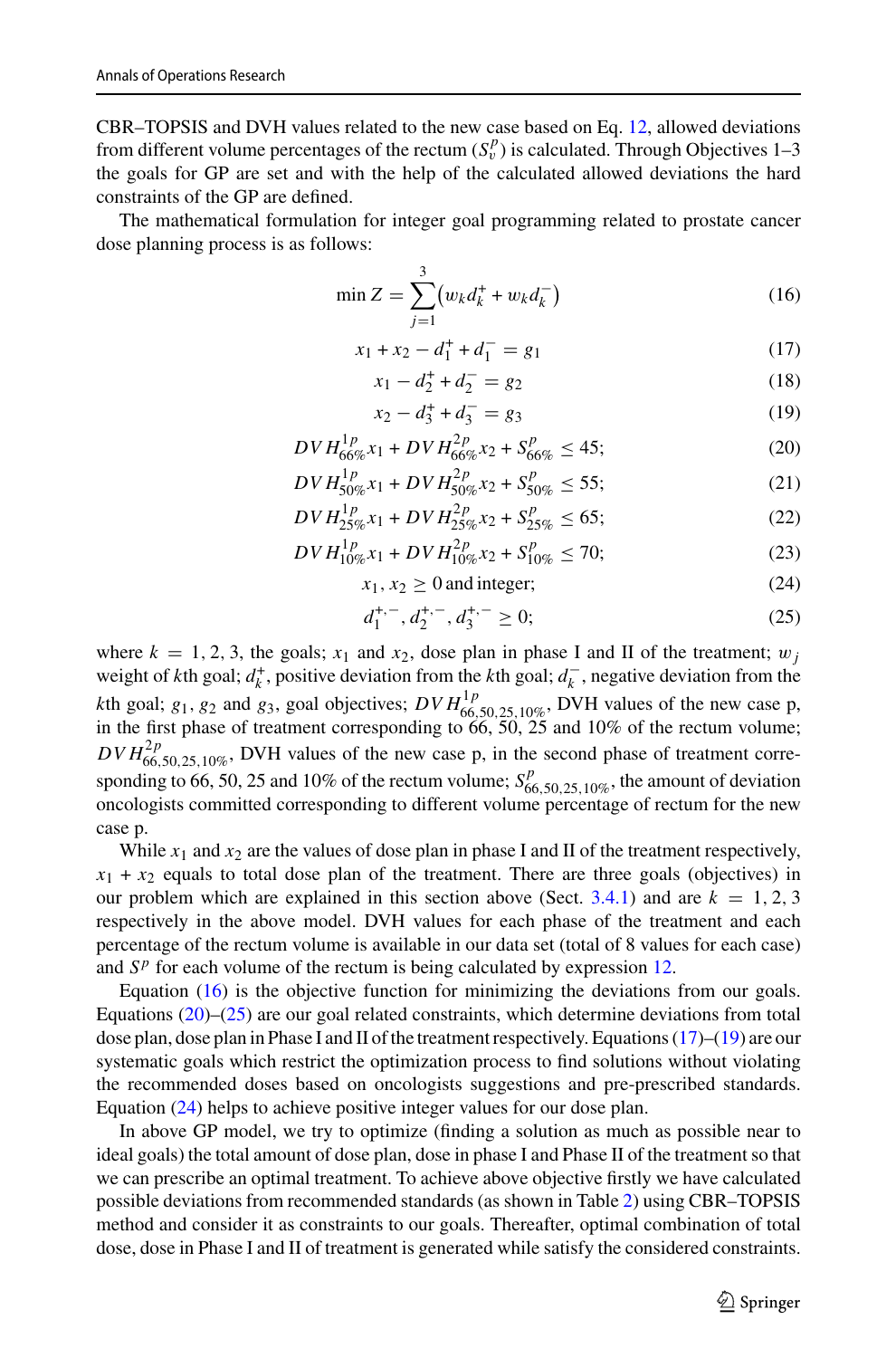### <span id="page-15-2"></span>**3.5 Maximization of dose plan within safe risk zone**

If dose received by different volume percentages of rectum is within the constraint the dose plan is acceptable. The higher the total dose, more likely the probability is to kill the cancerous cells. Hence, where there are positive  $S_v^p$  it means more dose can be prescribe without deviating prescribed dose limit. Higher dose can kill the cancer cells without causing any significant damage to rectum and in exchange can increase the chance of eradicating cancerous cells. In the final step modification is performed to minimize the deviation from recommended standards as described in Eq. [\(26\)](#page-15-1).

<span id="page-15-1"></span>
$$
S_v^p = \begin{cases} S_v^p & \text{if } \ge 0\\ 0 & \text{if } \le 0 \end{cases} \tag{26}
$$

In real life sometimes to treat cancerous cells oncologists overlook the recommended dose limit associated with different volume percentage of rectum. Similarly, in our proposed model the system will retrieve the past similar cases and based on extracted cases it will decide the dose limit associated with different volume percentage of rectum. The proposed model will overlook the recommended dose limit if oncologist has performed similar decision in the past. Once the dose limit is set, goal programing method will search for the optimal dose plan.

### **3.6 Modification rule for integer programming**

Usually, dose is delivered in 2 Gy packs. Hence, dose in phase I and II of the treatment must be an even number. In order to solve the problem of odd numbers the following conditions are incorporated in programming:

- 1. If calculated dose in phase I or phase II of treatment is an odd number then:
- a. Increase the dose by 1 Gy. If dose received by different volume percentages of rectum violate the constraint then decrease the dose by 1 Gy.
- 2. If dose plan in both Phases of the treatment is odd number then:
- a. Increase the dose plan in the both phases of the treatment by 1 Gy and check the limitation suggested by oncologists. If violated go to step b.
- b. Increase the dose plan in phase I by 1 Gy and decrease dose plan in phase II by 1 Gy. Check the limitation suggested by oncologists. If violated go to step c.
- c. Decrease the dose plan in phase I by 1 Gy and increase dose plan in phase II by 1 Gy. Check the limitation suggested by oncologists. If violated go to step d.
- d. Decrease the dose in phase I and II of treatment by 1 Gy

## <span id="page-15-0"></span>**4 Numerical example**

In this section, a numerical example is considered to illustrate the execution process of proposed method. In this example a case from our database is extracted and assumed as a new case. Firstly, cases having same clinical stage or adjacent to the new case are extracted from the database. Thereafter, from extracted cases five most similar cases are retrieved and evaluated using TOPSIS method. The features value of five selected cases are depicted in Table [4.](#page-12-0) Corresponding to each five cases the numerical value of different evaluation criteria used in TOPSIS is shown in Table [5.](#page-16-0) Subsequently, distance from PIS and NIS are calculated to find closeness coefficients as shown in Table [6.](#page-16-1) In the given example, case 4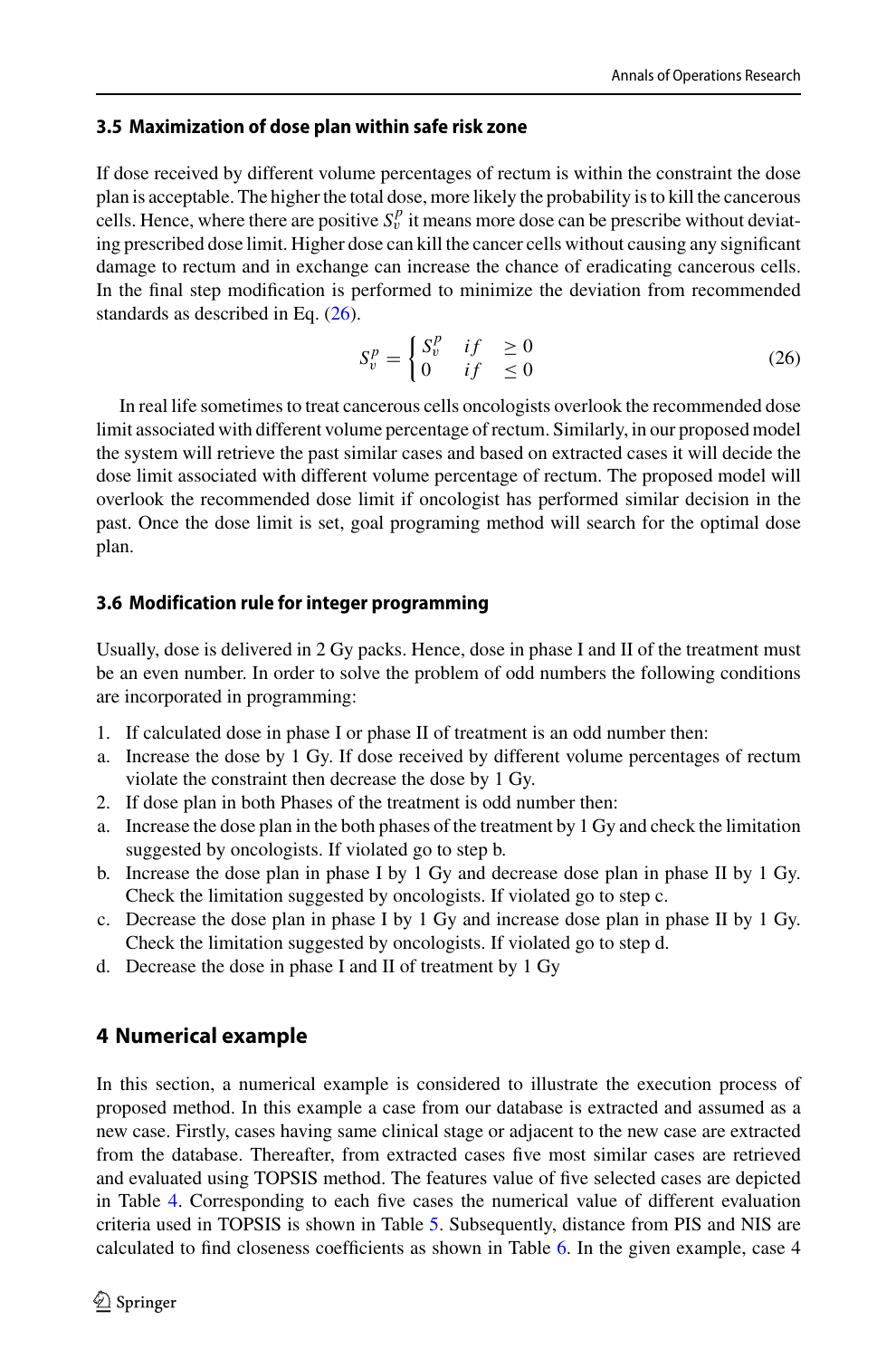| Alternatives Criteria |                         |                          |                         |                         |                         |                         |                              |
|-----------------------|-------------------------|--------------------------|-------------------------|-------------------------|-------------------------|-------------------------|------------------------------|
|                       | Dose plan<br>in Phase I | Dose plan<br>in Phase II | Deviation<br>$S_{66\%}$ | Deviation<br>$S_{50\%}$ | Deviation<br>$S_{25\%}$ | Deviation<br>$S_{10\%}$ | Similarity<br>measure<br>(%) |
| Case 1                | 54                      | 18                       | 9.36                    | 13.78                   | 3.26                    | 0.56                    | 92.08                        |
| Case 2                | 46                      | 24                       | 10                      | 15.6                    | 2.04                    | 3.78                    | 83.51                        |
| Case 3                | 46                      | 24                       | 10.26                   | 11.26                   | 0.5                     | 0.94                    | 83.06                        |
| Case 4                | 46                      | 24                       | 6.98                    | 11.88                   | 0.78                    | 1.16                    | 79.4                         |
| Case 5                | 46                      | 24                       | 8.6                     | 16.98                   | 2.26                    | 1.4                     | 79.15                        |

<span id="page-16-0"></span>**Table 5** Numerical value of evaluation criteria used in TOPSIS

<span id="page-16-1"></span>

| <b>Table 6</b> Distance from positive |        | <b>NIS</b> | <b>PIS</b> | <sub>CC</sub> | Rank |
|---------------------------------------|--------|------------|------------|---------------|------|
| and negative ideal solution           |        |            |            |               |      |
|                                       | Case 1 | 0.012004   | 0.0078994  | 0.60311       | 3    |
|                                       | Case 2 | 0.0015172  | 0.014866   | 0.092607      | 5    |
|                                       | Case 3 | 0.016934   | 0.0011271  | 0.9376        | 2    |
|                                       | Case 4 | 0.014567   | 0.0009643  | 0.93791       |      |
|                                       | Case 5 | 0.0072704  | 0.0051079  | 0.58735       | 4    |

<span id="page-16-2"></span>**Table 7** Deviations from recommended dose limit

| Rectum volume      | $66\%$ of rectum | 50\% of rectum | 25\% of rectum | $10\%$ of rectum |
|--------------------|------------------|----------------|----------------|------------------|
| Allowed deviations | $-10.7200$       | $-15,6400$     | $-5.2000$      | $-0.9400$        |

**Table 8** Average similarity measure between first *t* similar case and a new case

<span id="page-16-3"></span>

| Number of similar<br>cases     | $t = 3$ | $t = 4$ | $t = 5$ | $t = 6$ | $t = 7$ |
|--------------------------------|---------|---------|---------|---------|---------|
| Average similarity<br>measures | 85.2%   | 83.6%   | 81.1%   | 70.5%   | 63.2%   |

has higher closeness coefficient compared to other cases and thus is selected as our guide (as an oncologist opinion) to calculate deviations from recommended standard. Thereafter, with the help of Eq. [\(12\)](#page-11-0) the deviations from recommended dose limit is calculated as illustrated in Table [7.](#page-16-2)

We have selected initial number of similar cases (i.e. five in this study) based on average similarity measure between a new case and cases in the case base. One-by-one all the cases from the data base have been retrieved and treated as a new case and average similarity measure between  $t = 3, 4, 5, 6$  *and* 7 most similar cases to them was calculated and results are shown in Table [8.](#page-16-3) During experiments it was found that as we move forward from 5 to 6 similar cases the average similarity measure of *t* cases with the new case significantly reduces from 81.1 to 70.5% and moreover some outliers with less than 50% similarity to a new case were found. Based on above fact in this article we have retrieved 5 most similar cases as our initial number for the dose planning process.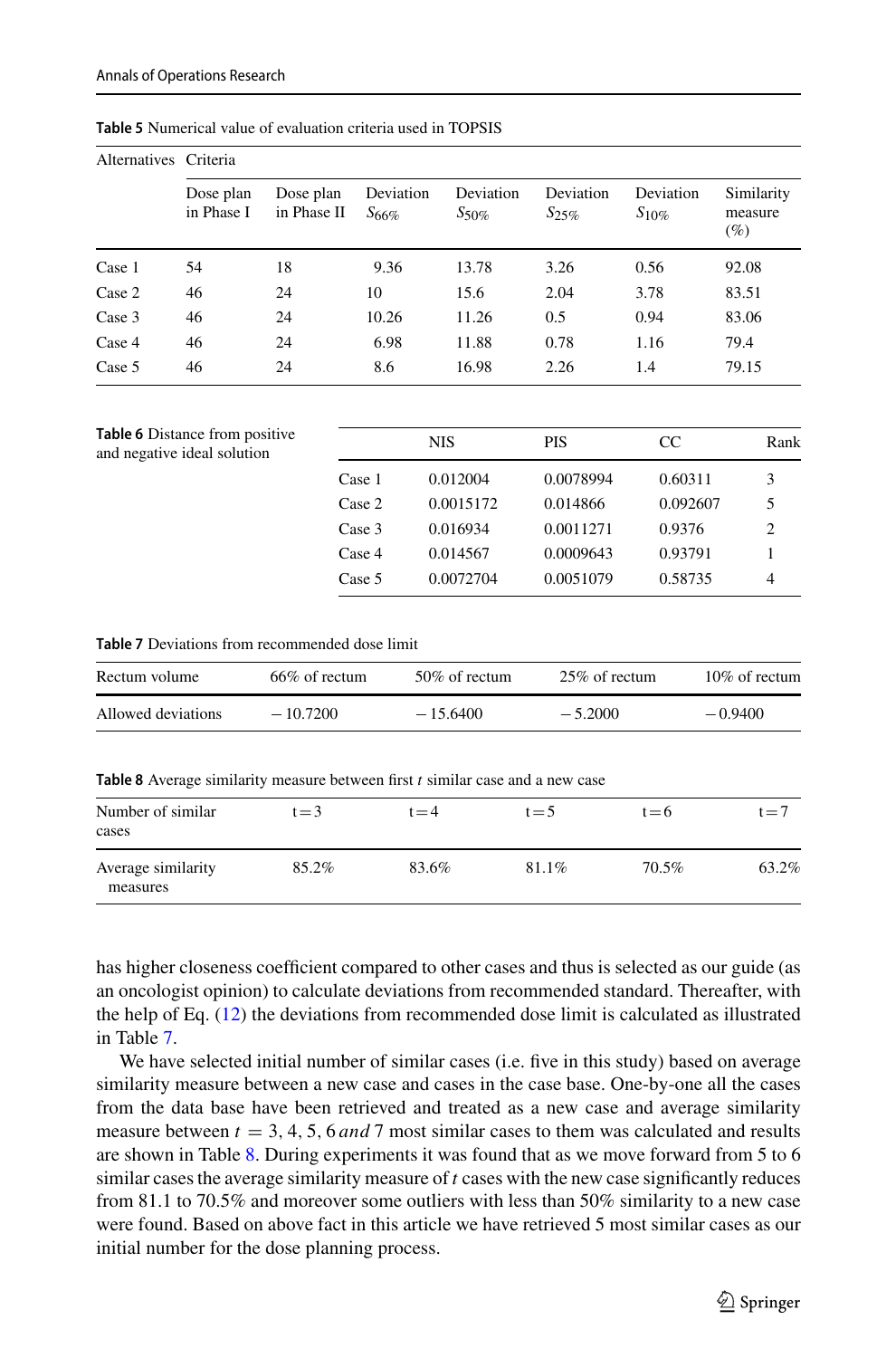To optimize the dose plan goal programming is formulated. Based on the expert opinion of oncologists the weight associated with total dose, dose in phase I and II of treatment are set as 0.70, 0.25 and 0.05 respectively. Here, higher weight is assigned to the total dose of treatment to maximize the overall recommended dose. When the maximum total dose is achieved the next goal is to maximize the dose in phase I of the treatment. In Nottingham City Hospital maximum total dose, highest dose in phase I and II of treatment are prescribed as 74, 64 and 14 Gy respectively. Hence, in our model constraint related to maximum total dose, dose in phase I and II of treatment is set as 74, 64 and 14 Gy respectively.

The overall goal programming for the selected case is as follows:

$$
\min Z = 0.7d_1^+ + 0.7d_1^- + 0.25d_2^- + 0.05d_3^-
$$
  
\n
$$
x_1 + x_2 - d_1^+ + d_1^- = 74
$$
  
\n
$$
x_1 - d_2^+ + d_2^- = 64
$$
  
\n
$$
x_2 - d_3^+ + d_3^- = 14
$$
  
\n
$$
DVH_{60\%}^1 x_1 + DVH_{60\%}^2 x_2 + 10.72 \le 45;
$$
  
\n
$$
DVH_{50\%}^1 x_1 + DVH_{50\%}^2 x_2 + 15.64 \le 55;
$$
  
\n
$$
DVH_{10\%}^1 x_1 + DVH_{25\%}^2 x_2 + 5.2 \le 65;
$$
  
\n
$$
DVH_{10\%}^1 x_1 + DVH_{10\%}^2 x_2 + 0.94 \le 70;
$$
  
\n
$$
x_1, x_2 \ge 0 \text{ and integer};
$$
  
\n
$$
d_1^{+,-}, d_2^{+,-}, d_3^{+,-} \ge 0;
$$

Based on three objectives considered for the problem (Sect. [3.4.1\)](#page-11-1) and explanation in Sect. [3.4.1](#page-11-1) on positive and negative goal deviations, here in this problem we try to minimize both  $d_1^+$  and  $d_1^-$  to direct the final results as much as possible towards the maximum amount of total dose plan available. Also, in order to achieve the equal or higher amount of available dose plans in phase I and II of the treatment we only try to minimize the undesirable negative deviations of  $d_2^-$  and  $d_3^-$ .

Due to positive values of DVH violations ( $S^p \geq 0$ ), there is a scope for improvement. To determine the dose limit of different volume percentage of rectum we eliminate all the  $S^k$  based on what we described in Sect. [3.5.](#page-15-2) After solving the linear integer goal programming the value of dose in Phase I and II of treatment is 56 and 14 GY respectively, which is within the safe recommended limit without exceeding recommended standards.

## <span id="page-17-0"></span>**5 Experimental results**

In order to examine effectiveness of the proposed methodology we applied an approach called leave one out strategy. Anonymous patient records of past treated patients are collected from Nottingham City Hospital and stored in the database. In our database we have total 69 cases. In leave-one-out approach, cases stored in our case base are extracted one-by-one and considered as a new case. The dose plan related to each of the taken out cases is calculated through the proposed methodology and the result is compared with the dose plan prescribed by oncologist. If there is any discrepancy among the dose plan computed by our methodology and the prescribed by the oncologists' then firstly dose received by different volume percentage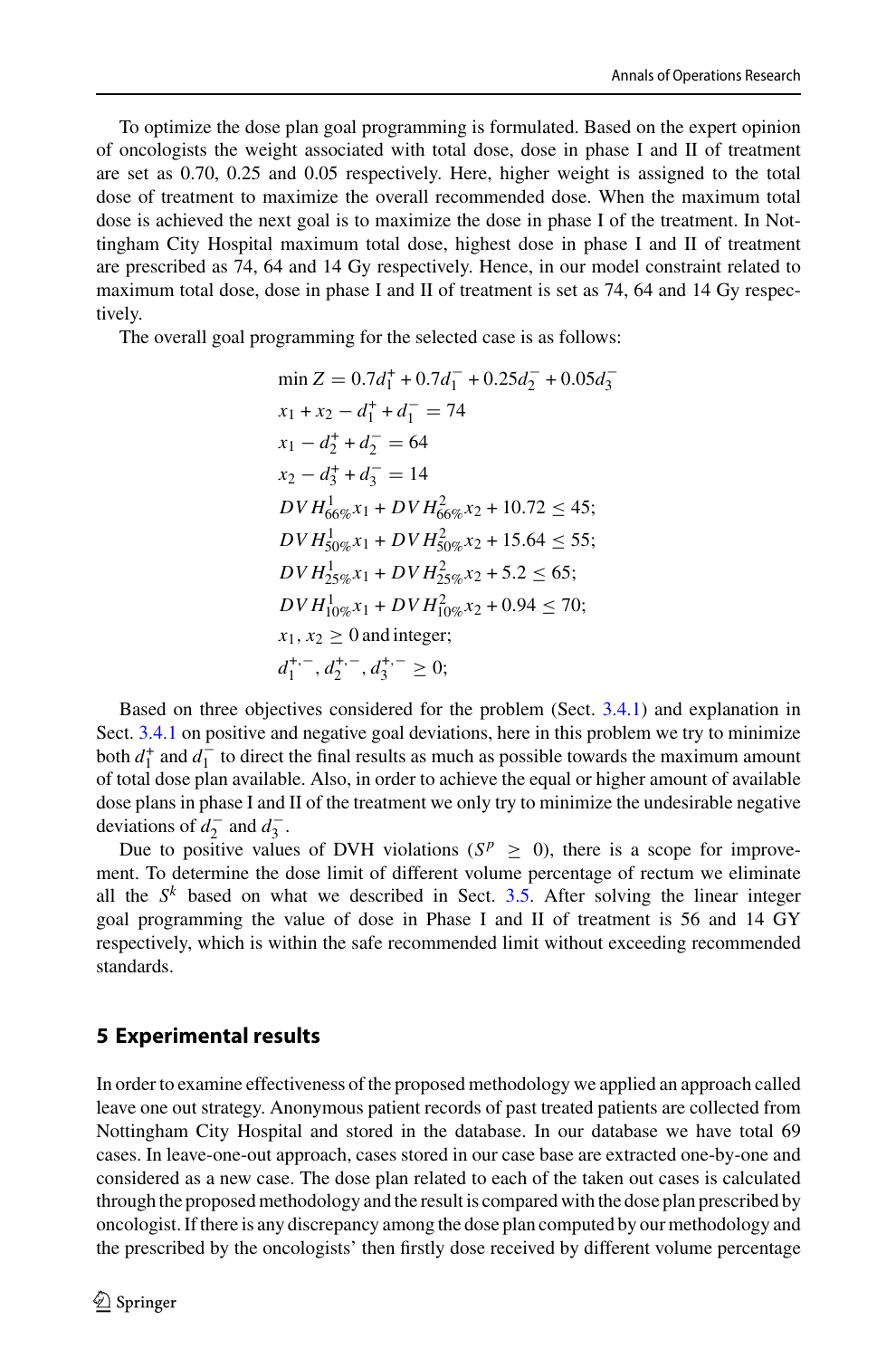of rectum is calculated. If dose received by the different volume percentages of rectum are less than or equal to the recommended limit then the quality of dose plan is judged based on following conditions. The dose plan having higher amount of total dose is considered as a better dose plan compared to other because while radiation received by rectum is in safe zone (lower than recommended standards) the probability of killing cancerous cells without damaging surrounding organs, specially rectum, is higher and chances for patient to live cancer free will be higher thus a dose plan having maximum amount of total dose will help to kill cancerous cells more efficiently and simultaneously oncologists can be confident about side effects of the treatment (Mishra et al. [2011\)](#page-21-22). However, if two plans have same amount of total dose then the quality of the plan is judged based on amount of dose prescribed in Phase I of treatment. In Phase I of the treatment both cancer and its surrounding organs where cancer has spread is treated. The dose plan having higher amount of dose in phase I of treatment is considered as better dose plan compared to other dose plans which have less amount of dose in phase I of treatment. If the dose plan generated by the proposed system is equal or better (based on abovementioned criteria) compared with oncologist prescription then it is considered as a successful case.

The success rate of proposed method is 87.6%. In 57 cases (out of 65 cases) dose plan suggested by proposed method is same as prescribed by oncologist or even better. More precisely, in 29 cases it generates a better dose plan. Further in order to demonstrate the suitability of TOPSIS and goal programing method it is compared with CBR and CBR–TOPSIS as shown in Table [9](#page-18-0) and Fig. [6.](#page-18-1) It can be noticed that the performance of CBR–TOPSIS Goal programing is better than other approaches.

<span id="page-18-0"></span>

| Different approaches                     | Simple CBR | CBR+TOPSIS | $CBR + TOPSIS +$<br>Modification rule | $CBR + TOPSIS +$<br>GP |
|------------------------------------------|------------|------------|---------------------------------------|------------------------|
| Success rate $(\% )$                     | 73.43      | 83.6       | 86.88                                 | 87.6                   |
| Number of cases with<br>better dose plan | 15         | 18         | 20                                    | 29                     |

**Table 9** Comparison of the proposed methodology with approaches



<span id="page-18-1"></span>**Fig. 6** Graphical representation of success rate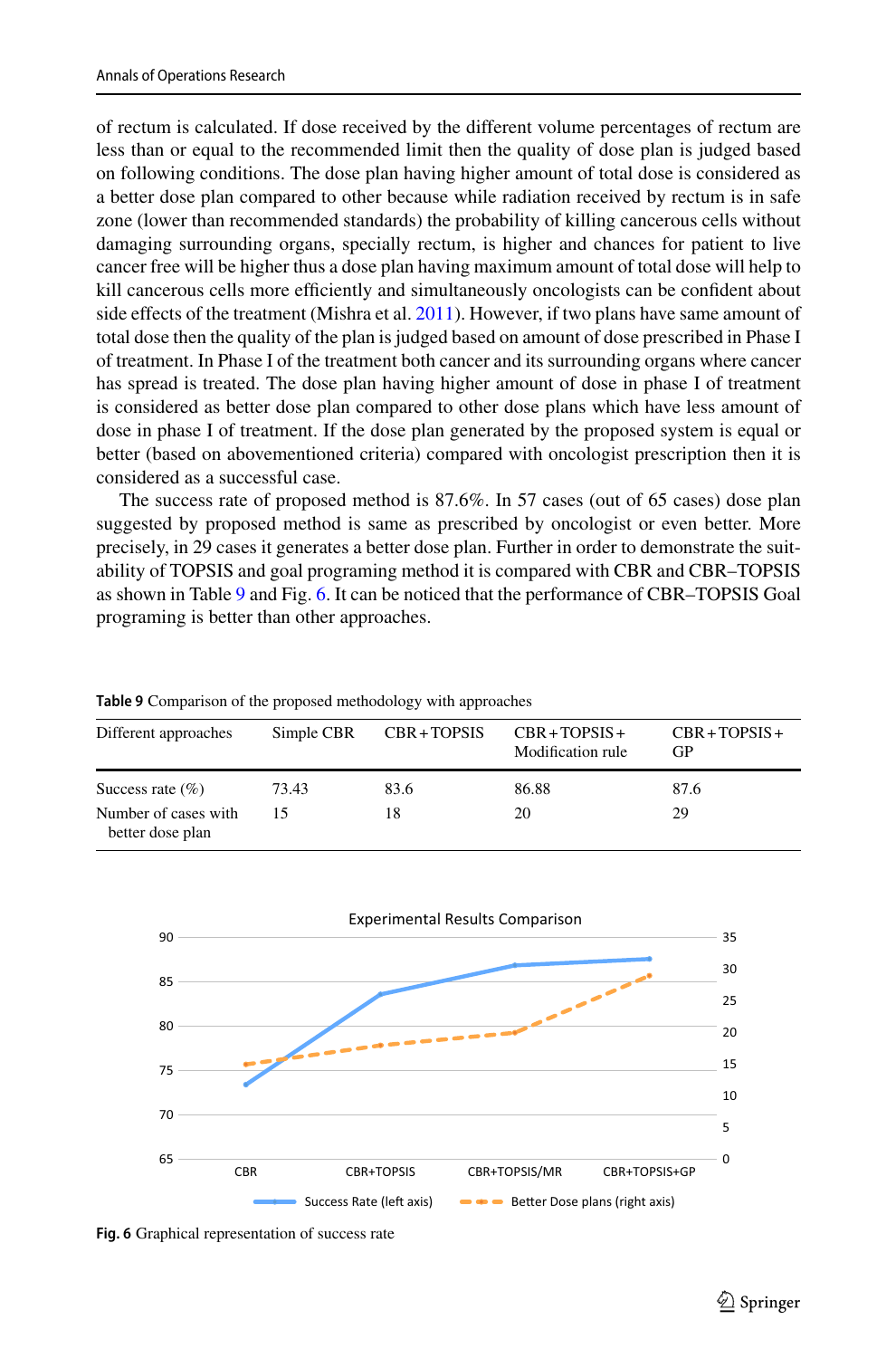<span id="page-19-1"></span>

| Success rate                                              | Number of cases |         |         |         |         |
|-----------------------------------------------------------|-----------------|---------|---------|---------|---------|
|                                                           | $t = 3$         | $t = 4$ | $t = 5$ | $t = 6$ | $t = 7$ |
| Success rate $(\% )$ with CBR +<br>$TOPSIS + GP$ approach | 75.3            | 80      | 87.6    | 87.6    | 87.6    |
| Number of cases with better dose<br>plan                  | 17              | 21      | 29      | 29      | 29      |

**Table 10** success rate of the approach by considering different number of similar cases

Also in order to further consider the number of retrieved most similar cases to be considered in TOPSIS evaluation, the whole experiment has been done for  $t = 3, 4, 5, 6, and 7$  most similar case to a new case and results are shown in Table [10.](#page-19-1) Increasing the number of most similar cases from 4 to 5, success rate of the process increased by 7.6%. Increasing the number of cases from 5 to 6 to 7 cases did not have any effect on the outcome of the process simply because the extra similar cases due to their low similarity to the new case, were not evaluated effective by TOPSIS to be considered as the reference case for GP optimization.

## <span id="page-19-0"></span>**6 Conclusion**

Health is an essential component of sustainable human development. Better treatment in minimum cost by adopting new technology will empower sustainable development of society. Cancer is one of the most common diseases worldwide. In this paper a novel approach to radiotherapy dose planning is proposed and results have been precisely investigated. A three stages approach is recommended. In the first step cases similar to the new case are extracted from the database using case based reasoning approach. In experiment it was found that sometimes a case is similar to the new case but has low success rate compared to other non-similar cases. In real life similarity measure is not only a decisionmaking parameters. In decision-making process oncologist make a trade-off between various parameters. Also, to treat cancerous cells sometime oncologist overlooks recommended dose limit. The amount of deviation from recommended limit is usually based on oncologists' past experience'. To accomplish the same, extracted five most similar cases are evaluated using TOPSIS, a multi criteria decision-making technique and dose limit of different volume percentage of rectum is calculated. Finally, goal programming is used to decide optimal dose in phase I and II of treatment. The robustness of proposed method is tested on real data sets collected from Nottingham City Hospital using leave-one-out strategy. In experiments it was found that proposed system not only help oncologists to make a trade-off between different decision-making criteria, but also help to decide optimal dose plan for the treatment. In future, some extra parameters such as fitness of patients, side effects during and after the treatment can be taken into account in CBR system.

**Open Access** This article is distributed under the terms of the Creative Commons Attribution 4.0 International License [\(http://creativecommons.org/licenses/by/4.0/\)](http://creativecommons.org/licenses/by/4.0/), which permits unrestricted use, distribution, and reproduction in any medium, provided you give appropriate credit to the original author(s) and the source, provide a link to the Creative Commons license, and indicate if changes were made.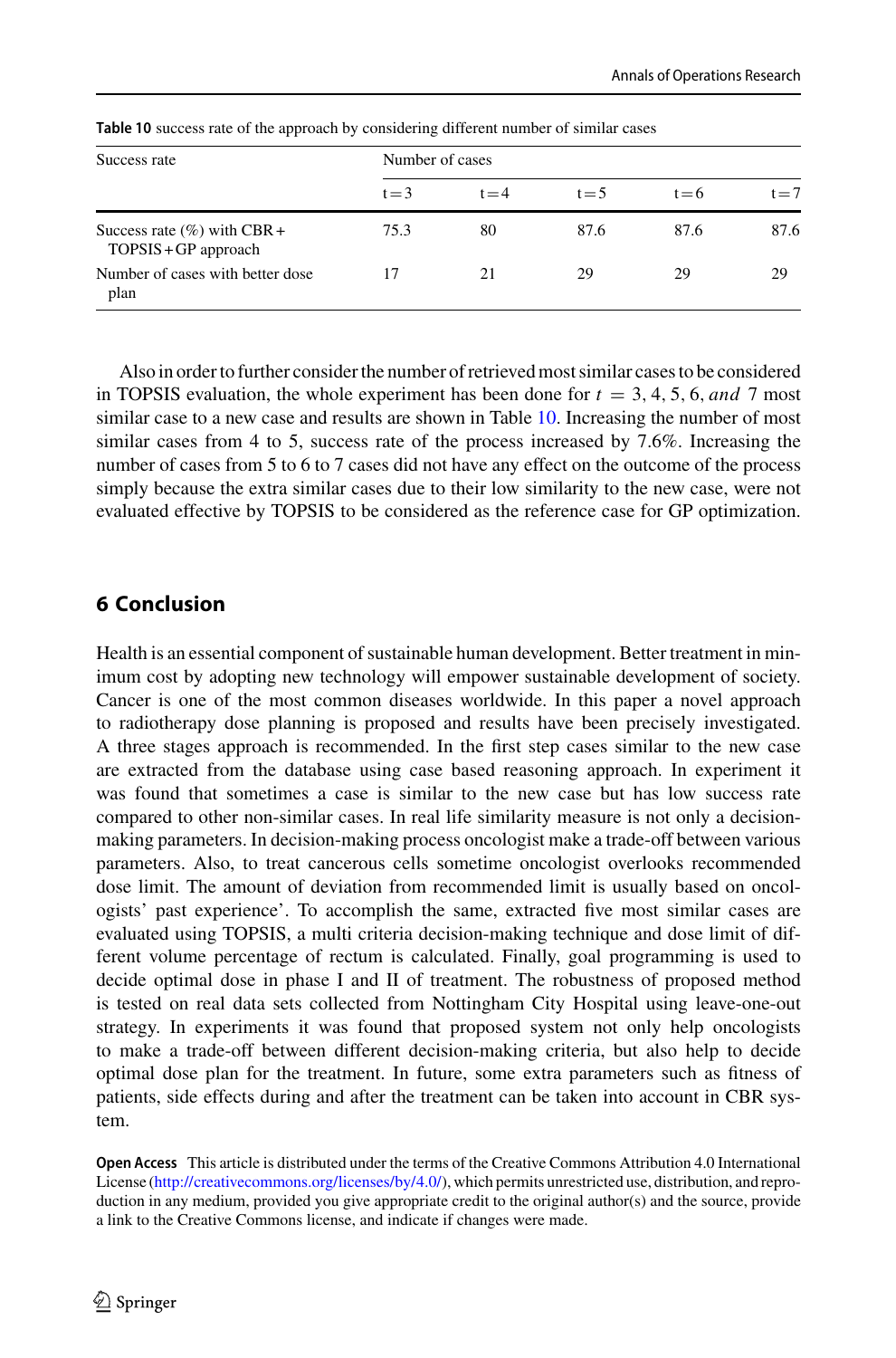### <span id="page-20-16"></span>**Appendix: Medical features used in Table [2](#page-5-0)**

| Clinical stage | A labelling system indicating the local extent of a prostate tumor and its spread to<br>surrounding organs. It includes T1a, T1b, T1c, T2a, T2b, T3a, T3b categories                                                                                                                                                                |
|----------------|-------------------------------------------------------------------------------------------------------------------------------------------------------------------------------------------------------------------------------------------------------------------------------------------------------------------------------------|
| <b>DVH</b>     | A graphical representation of the dose that is received by normal tissues and target<br>volumes within a 3-D radiation therapy plan. They provide information on the volume<br>of a structure receiving a given dose over a range of doses. In Prostate cancer<br>radiotherapy, rectum's volumes of interest are 66, 50, 25 and 10% |
| Gleason Score  | A classification of prostate cancer grade on the basis of histology with predictive value for<br>progression. The values are in range of $1-10$ . Cancers with a higher Gleason score are<br>more aggressive and have a worse prognosis                                                                                             |
| <b>PSA</b>     | Prostate Specific Antigen, The PSA test measures the level of PSA in a man's blood.<br>Elevated amounts of PSA could be result of inflammation of the prostate, infection or<br>prostate cancer. The values are within the range of 1–40                                                                                            |

## **References**

- <span id="page-20-13"></span>Alptekin, G. I., & Büyüközkan, G. (2011). An integrated case-based reasoning and MCDM system for Web based tourism destination planning. *Expert Systems with Applications, 38*(3), 2125–2132.
- <span id="page-20-14"></span>Armaghan, N., & Renaud, J. (2012). An application of multi-criteria decision aids models for case-based reasoning. *Information Sciences, 210,* 55–66.
- <span id="page-20-0"></span>Ayeldeen, H., Shaker, O., Hegazy, O., & Hassanien, A. E. (2015). Case-based reasoning: A knowledge extraction tool to use. In *Information systems design and intelligent applications* (pp. 369–378).
- <span id="page-20-10"></span>Balubaid, M. A., & Basheikh, M. A. (2016). Using the analytic hierarchy process to prioritize alternative medicine: Selecting the most suitable medicine for patients with diabetes. *International Journal of Basic and Applied Sciences, 5*(1), 67.
- <span id="page-20-4"></span>Banihabib, M.E., Hashemi, F., & Shabestari, M. H. (2016). A Framework for sustainable strategic planning of water demand and supply in arid regions. *Sustainable Development*.
- <span id="page-20-1"></span>Begum, S., Ahmed, M. U., Funk, P., Xiong, N., & Folke, M. (2011). Case-based reasoning systems in the health sciences: a survey of recent trends and developments. *IEEE Transactions on Systems, Man, and Cybernetics, Part C: Applications and Reviews, 41*(4), 421–434.
- <span id="page-20-11"></span>Bertsimas, D., Cacchiani, V., Craft, D., & Nohadani, O. (2013). A hybrid approach to beam angle optimization in intensity-modulated radiation therapy. *Computers & Operations Research*, *40*(9), 2187–2197.
- <span id="page-20-2"></span>Bichindaritz, I., & Marling, C. (2006). Introduction to the special issue on cased-based reasoning in the health science. *Computational Intelligence, 22*(3–4), 143–147.
- <span id="page-20-9"></span>Bondor, C. I., Kacso, I. M., Lenghel, A., Istrate, D., & Muresan, A. (2013). VIKOR method for diabetic nephropathy risk factors analysis. *Applied Medical Informatics, 32*(1), 43–52.
- <span id="page-20-5"></span>Büyüközkan, G., Çifçi, G., & Güleryüz, S. (2011). Strategic analysis of healthcare service quality using fuzzy AHP methodology. *Expert systems with applications*, *38*(8), 9407–9424.
- <span id="page-20-8"></span>Brasil Filho, A. T., Pinheiro, P. R., & Coelho, A. L. (2009). Towards the early diagnosis of Alzheimer's disease via a multicriteria classification model. In *International conference on evolutionary multi-criterion optimization* (pp. 393–406). Heidelberg: Springer.
- <span id="page-20-3"></span>Chai, J., Liu, J. N. K., & Ngai, E. W. T. (2013). Application of decision-making techniques in supplier selection: A systematic review of literature. *Expert Systems with Applications, 40*(10), 3872–3885.
- <span id="page-20-12"></span>Chan, T. C., Craig, T., Lee, T., & Sharpe, M. B. (2014). Generalized inverse multiobjective optimization with application to cancer therapy. *Operations Research, 62*(3), 680–695.
- <span id="page-20-6"></span>Chang, T. H. (2014). Fuzzy VIKOR method: a case study of the hospital service evaluation in Taiwan. *Information Sciences*, *271*, 196–212.
- <span id="page-20-7"></span>Chung, K. P., Chen, L. J., Chang, Y. J., Chang, Y. J., & Lai, M. S. (2012). Application of the analytic hierarchy process in the performance measurement of colorectal cancer care for the design of a pay-for-performance program in Taiwan. *International journal for quality in health care*, *25*(1), 81–91.
- <span id="page-20-15"></span>Chuang, C. L. (2013). Application of hybrid case-based reasoning for enhanced performance in bankruptcy prediction. *Information Sciences, 236,* 174–185.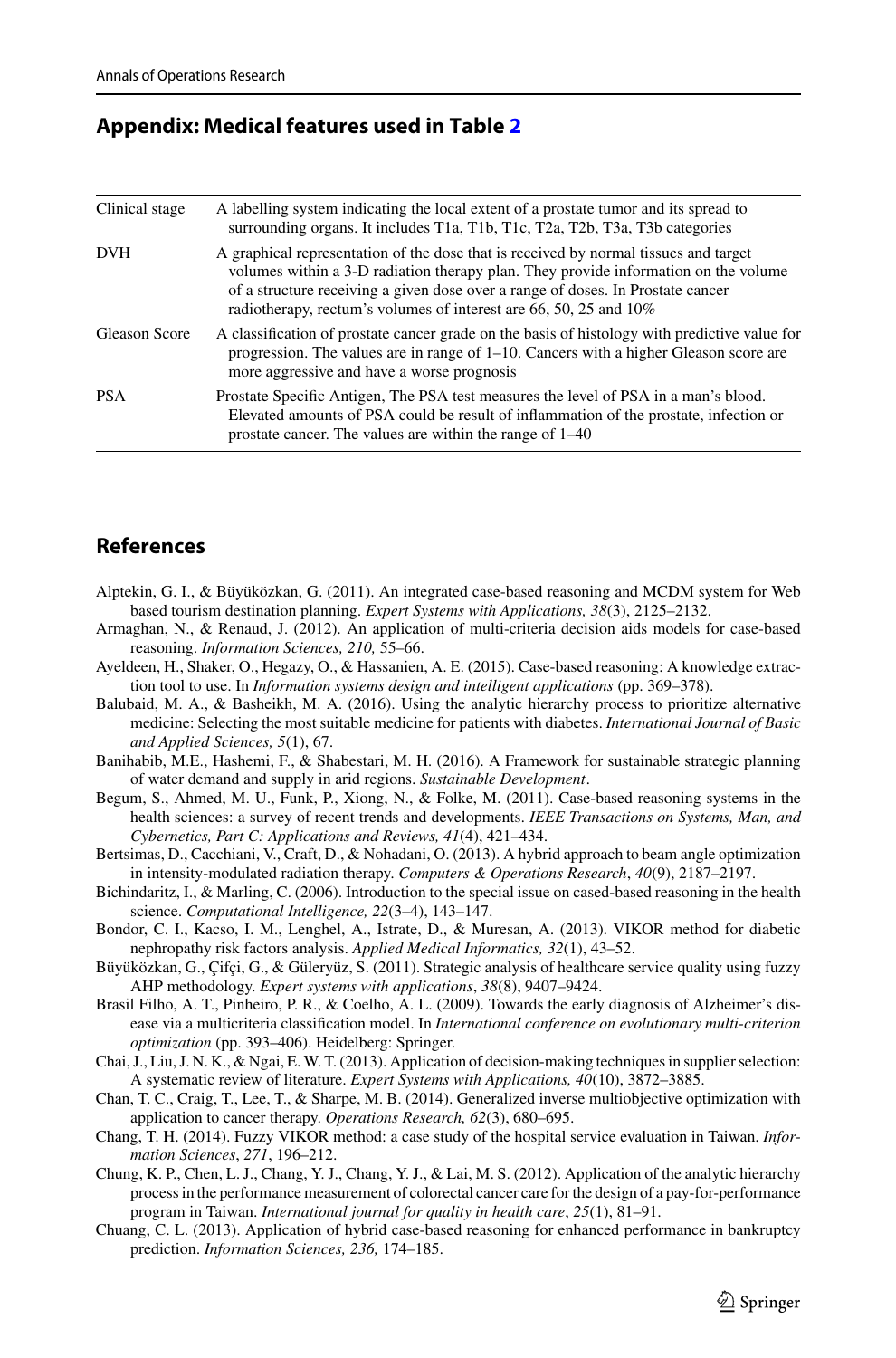- <span id="page-21-16"></span>Clark, V. H., Chen, Y., Wilkens, J., Alaly, J. R., Zakaryan, K., & Deasy, J. O. (2008). IMRT treatment planning for prostate cancer using prioritized prescription optimization and mean-tail-dose functions. *Linear Algebra and its Applications, 428*(5), 1345–1364.
- <span id="page-21-12"></span>Diaz-Ledezma, C., & Parvizi, J. (2013). Surgical approaches for cam femoroacetabular impingement: the use of multicriteria decision analysis. *Clinical Orthopaedics and Related Research®, 471*(8), 2509–2516.
- <span id="page-21-8"></span>Ferrari, M. D., Goadsby, P. J., Lipton, R. B., Dodick, D. W., Cutrer, F. M., McCrory, D., et al. (2005). The use of multi-attribute decision models in evaluating triptan treatment options in migraine. *Journal of Neurology, 252*(9), 1026–1032.
- <span id="page-21-0"></span>Fiege, J., McCurdy, B., Potrbko, P. S., Champion, H., & Cull, A. (2011). PARETO: A novel evolutionary optimization approach to multiobjective IMRT planning. *Medical Physics, 38*(9), 5217–5229.
- <span id="page-21-3"></span>Garcia-Bernabeu, A., Benito, A., Bravo, M., & Pla-Santamaria, D. (2016). Photovoltaic power plants: A multi-criteria approach to investment decisions and a case study in western Spain. *Annals of Operations Research*, *245*(1–2), 163–175.
- <span id="page-21-4"></span>Govindan, K., & Sivakumar, R. (2016). Green supplier selection and order allocation in a low-carbon paper industry: Integrated multi-criteria heterogeneous decision-making and multi-objective linear programming approaches. *Annals of Operations Research, 238*(1–2), 243–276.
- <span id="page-21-9"></span>Hartati, S., Ermatita, Harjoko, A., & Wardoyo, R. (2012). ELECTRE-entropy method in group decision support system model to gene mutation detection. *International Journal of Advanced Research in Artificial Intelligence, 1*(1), 58–63.
- <span id="page-21-20"></span>Holder, A., & Salter, B. (2005). A tutorial on radiation oncology and optimization. In *Tutorials on emerging methodologies and applications in operations research* (pp. 4-1–4-45). New York: Springer.
- <span id="page-21-18"></span>Hu, J., & Sun, J. (2016). A case-based reasoning method with relative entropy and TOPSIS integration. In F. Xhafa, S. Patnaik, & Z. Yu (Eds.), *Recent developments in intelligent systems and interactive applications. IISA 2016. Advances in intelligent systems and computing* (Vol. 541, pp. 102–109). Berlin: Springer.
- <span id="page-21-11"></span>Hummel, M. J., Volz, F., Van Manen, J. G., Danner, M., Dintsios, C. M., Ijzerman, M. J., et al. (2012). Using the analytic hierarchy process to elicit patient preferences: prioritizing multiple outcome measures of antidepressant drug treatment. *Patient, 5*(4), 225–237.
- <span id="page-21-21"></span>Hwang, C. L., & Yoon, K. (1981). Multiple attribute decision making. In *Lecture notes in economics and mathematical systems* (Vol. 186). Springer.
- <span id="page-21-6"></span>Kahraman, C., Süder, A., & Kaya, I. (2014). Fuzzy multicriteria evaluation of health research investments. *Technological and Economic Development of Economy, 20*(2), 210–226.
- <span id="page-21-1"></span>Kolodner, J. L. (1993). *Case-based reasoning*. Burlington: Morgan Kaufmann.
- <span id="page-21-10"></span>La Scalia, G., Aiello, G., Rastellini, C., Micale, R., & Cicalese, L. (2011). Multi-Criteria decision making support system for pancreatic islet transplantation. *Expert Systems with Applications, 38*(4), 3091–3097.
- <span id="page-21-17"></span>Li, H., Adeli, H., Sun, J., & Han, J. G. (2011). Hybridizing principles of TOPSIS with case-based reasoning for business failure prediction. *Computers & Operations Research, 38*(2), 409–419.
- <span id="page-21-7"></span>Liu, H. C., You, J. X., Lu, C., & Shan, M. M. (2014). Application of interval 2-tuple linguistic MULTIMOORA method for health-care waste treatment technology evaluation and selection. *Waste Management, 34*(11), 2355–2364.
- <span id="page-21-14"></span>Lopez, D., & Gunasekaran, M. (2015). Assessment of vaccination strategies using fuzzy multi-criteria decision making. In *Proceedings of the fifth international conference on fuzzy and neuro computing (FANCCO*-*2015)* (pp. 195–208). Springer.
- <span id="page-21-19"></span>Malekpoor, H., Mishra, N., Sumalya, S., & Kumari, S. (2017). An efficient approach to radiotherapy dose planning problem: A TOPSIS case-based reasoning approach. *International Journal of Systems Science: Operations & Logistics*, *4*(1), 4–12.
- <span id="page-21-5"></span>Malviya, R. K., & Kant, R. (2016). Hybrid decision making approach to predict and measure the success possibility of green supply chain management implementation. *Journal of Cleaner Production*, *135*, 387–409.
- <span id="page-21-15"></span>Marques, I., Captivo, M. E., & Pato, M. V. (2012). An integer programming approach to elective surgery scheduling. *OR spectrum*, *34*(2), 407–427.
- <span id="page-21-22"></span>Mishra, N., Petrovic, S., & Sundar, S. (2011). A self-adaptive case-based reasoning system for dose planning in prostate cancer radiotherapy. *Medical Physics, 38*(12), 6528–6538.
- National Cancer Institue. *Prostate cancer*. Online available at: [http://www.cancer.gov/cancertopics/types/pro](http://www.cancer.gov/cancertopics/types/prostate) state. Accessed 1 Aug 2016.
- <span id="page-21-2"></span>Oliveira, M., Fontes, D. B., & Pereira, T. (2013). *Multi-criteria decision making: A case study in the automobile industry*. Porto: Portugal, School of Economics and Management, University of Porto.
- <span id="page-21-13"></span>Othman, M. K., Fadzil, M. N., & Rahman, N. S. F. A. (2015). The Malaysian Seafarers psychological distraction assessment using a TOPSIS method. *International Journal of e-Navigation and Maritime Economy, 3,* 40–50.